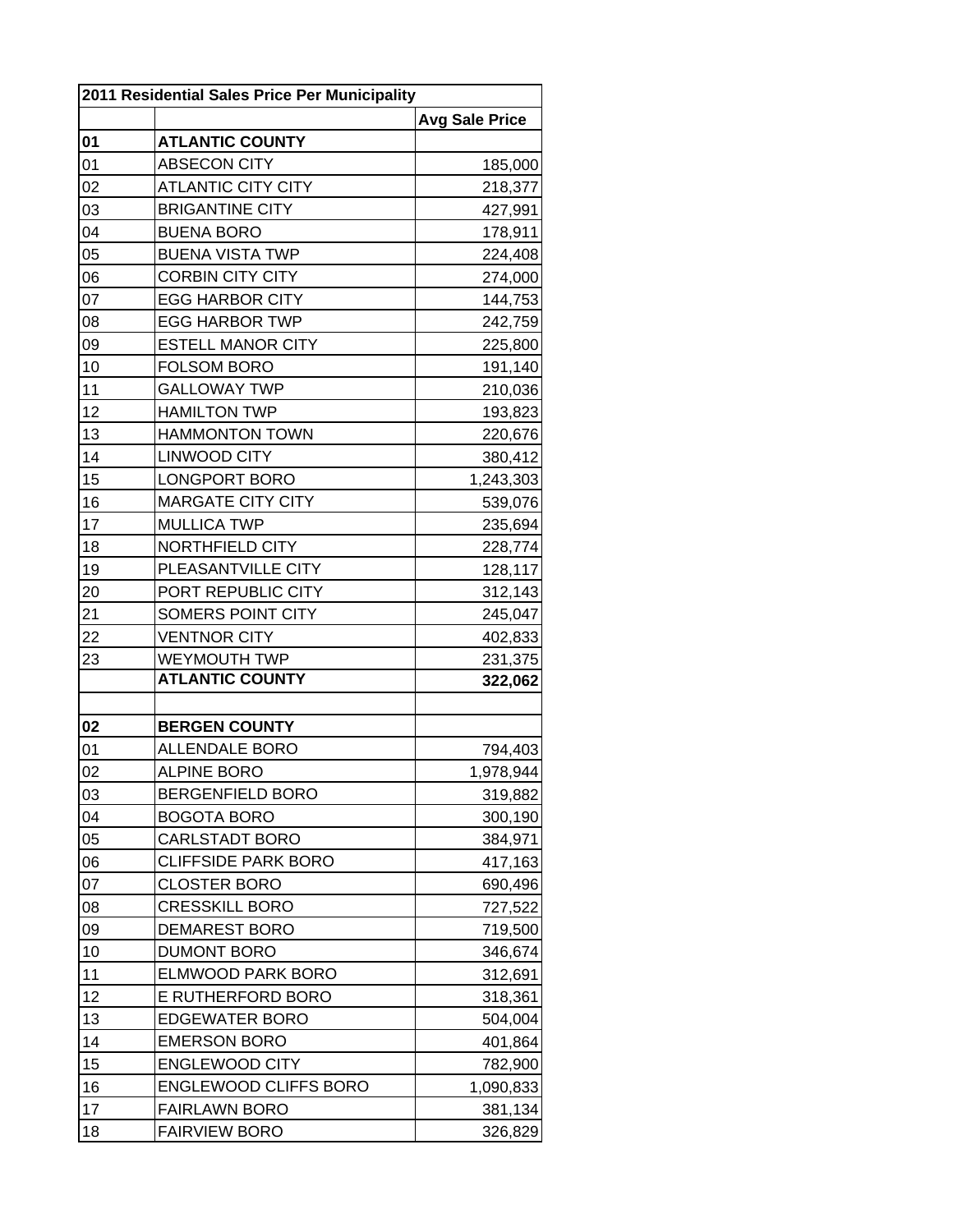| 19 | FORT LEE BORO               | 501,627   |
|----|-----------------------------|-----------|
| 20 | <b>FRANKLIN LAKES BORO</b>  | 972,250   |
| 21 | <b>GARFIELD CITY</b>        | 266,482   |
| 22 | <b>GLEN ROCK BORO</b>       | 566,624   |
| 23 | <b>HACKENSACK CITY</b>      | 259,311   |
| 24 | <b>HARRINGTON PARK BORO</b> | 568,513   |
| 25 | <b>HASBROUCK HGHTS BORO</b> | 397,347   |
| 26 | <b>HAWORTH BORO</b>         | 813,814   |
| 27 | <b>HILLSDALE BORO</b>       | 512,128   |
| 28 | <b>HOHOKUS BORO</b>         | 1,014,341 |
| 29 | <b>LEONIA BORO</b>          | 463,619   |
| 30 | <b>LITTLE FERRY BORO</b>    | 297,260   |
| 31 | <b>LODI BORO</b>            | 344,223   |
| 32 | <b>LYNDHURST TWP</b>        | 359,792   |
| 33 | <b>MAHWAH TWP</b>           | 481,453   |
| 34 | MAYWOOD BORO                | 377,231   |
| 35 | <b>MIDLAND PARK BORO</b>    | 432,496   |
| 36 | MONTVALE BORO               | 653,161   |
| 37 | <b>MOONACHIE BORO</b>       | 368,083   |
| 38 | NEW MILFORD BORO            | 385,968   |
| 39 | <b>NORTH ARLINGTON BORO</b> | 313,569   |
| 40 | NORTHVALE BORO              | 449,493   |
| 41 | NORWOOD BORO                | 516,909   |
| 42 | OAKLAND BORO                | 531,239   |
| 43 | OLD TAPPAN BORO             | 835,509   |
| 44 | ORADELL BORO                | 575,907   |
| 45 | PALISADES PARK BORO         | 485,088   |
| 46 | PARAMUS BORO                | 529,742   |
| 47 | PARK RIDGE BORO             | 544,375   |
| 48 | <b>RAMSEY BORO</b>          | 537,338   |
| 49 | RIDGEFIELD BORO             | 391,518   |
| 50 | RIDGEFIELD PARK VILLAGE     | 258,763   |
| 51 | RIDGEWOOD VILLAGE           | 829,052   |
| 52 | <b>RIVEREDGE BORO</b>       | 463,259   |
| 53 | RIVERVALE TWP               | 575,694   |
| 54 | ROCHELLE PARK TWP           | 330,278   |
| 55 | <b>ROCKLEIGH BORO</b>       | 582,500   |
| 56 | RUTHERFORD BORO             | 447,098   |
| 57 | SADDLE BROOK TWP            | 354,657   |
| 58 | SADDLE RIVER BORO           | 2,071,759 |
| 59 | SO HACKENSACK TWP           | 390,750   |
| 60 | <b>TEANECK TWP</b>          | 443,475   |
| 61 | <b>TENAFLY BORO</b>         | 878,763   |
| 62 | TETERBORO BORO              | N/A       |
| 63 | UPPER SADDLE RIV BORO       | 981,926   |
| 64 | <b>WALDWICK BORO</b>        | 409,099   |
| 65 | <b>WALLINGTON BORO</b>      | 283,390   |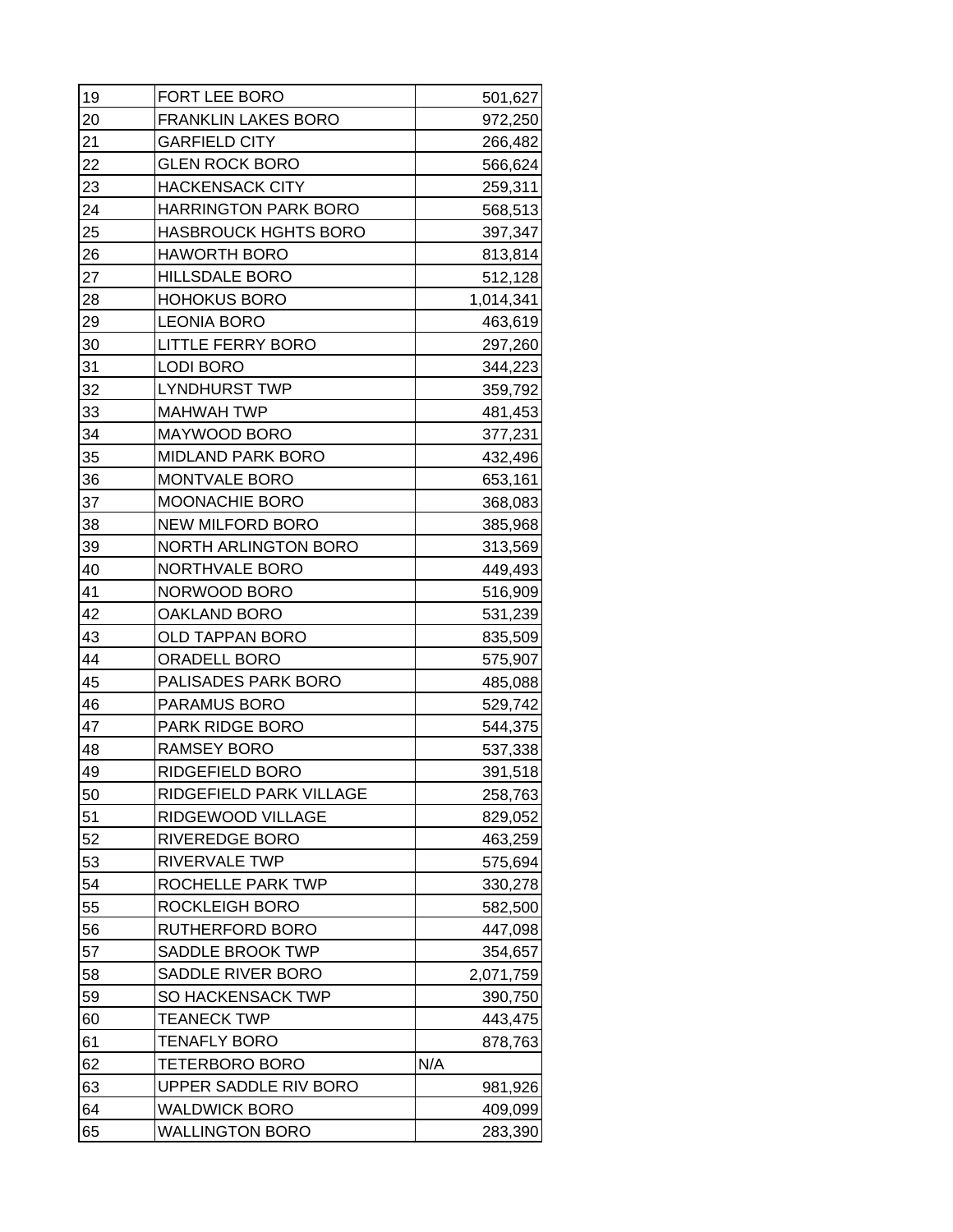| 66 | <b>WASHINGTON TWP</b>      | 522,748 |
|----|----------------------------|---------|
| 67 | WESTWOOD BORO              | 436,211 |
| 68 | <b>WOODCLIFF LAKE BORO</b> | 803,134 |
| 69 | <b>WOOD RIDGE BORO</b>     | 339,945 |
| 70 | <b>WYCKOFF TWP</b>         | 767,017 |
|    | <b>BERGEN COUNTY</b>       | 551,648 |
|    |                            |         |
| 03 | <b>BURLINGTON COUNTY</b>   |         |
| 01 | <b>BASS RIVER TWP</b>      | 232,000 |
| 02 | <b>BEVERLY CITY</b>        | 97,772  |
| 03 | <b>BORDENTOWN CITY</b>     | 245,694 |
| 04 | <b>BORDENTOWN TWP</b>      | 264,836 |
| 05 | <b>BURLINGTON CITY</b>     | 145,471 |
| 06 | <b>BURLINGTON TWP</b>      | 253,009 |
| 07 | <b>CHESTERFIELD TWP</b>    | 428,167 |
| 08 | <b>CINNAMINSON TWP</b>     | 262,812 |
| 09 | <b>DELANCO TWP</b>         | 253,900 |
| 10 | <b>DELRAN TWP</b>          | 250,204 |
| 11 | <b>EASTAMPTON TWP</b>      | 262,834 |
| 12 | <b>EDGEWATER PARK TWP</b>  | 183,929 |
| 13 | <b>EVESHAM TWP</b>         | 279,795 |
| 14 | FIELDSBORO BORO            | 175,000 |
| 15 | <b>FLORENCE TWP</b>        | 225,612 |
| 16 | <b>HAINESPORT TWP</b>      | 324,472 |
| 17 | <b>LUMBERTON TWP</b>       | 292,755 |
| 18 | <b>MANSFIELD TWP</b>       | 279,852 |
| 19 | <b>MAPLE SHADE TWP</b>     | 166,980 |
| 20 | <b>MEDFORD TWP</b>         | 361,859 |
| 21 | <b>MEDFORD LAKES BORO</b>  | 286,075 |
| 22 | <b>MOORESTOWN TWP</b>      | 609,587 |
| 23 | MT HOLLY TWP               | 185,700 |
| 24 | MT LAUREL TWP              | 257,922 |
| 25 | <b>NEW HANOVER TWP</b>     | 235,000 |
| 26 | NO HANOVER TWP             | 265,167 |
| 27 | PALMYRA BORO               | 173,082 |
| 28 | PEMBERTON BORO             | 227,994 |
| 29 | PEMBERTON TWP              | 171,072 |
| 30 | <b>RIVERSIDE TWP</b>       | 161,594 |
| 31 | <b>RIVERTON BORO</b>       | 289,689 |
| 32 | <b>SHAMONG TWP</b>         | 322,315 |
| 33 | SOUTHAMPTON TWP            | 191,909 |
| 34 | SPRINGFIELD TWP            | 236,571 |
| 35 | <b>TABERNACLE TWP</b>      | 326,895 |
| 36 | WASHINGTON TWP             | 207,500 |
| 37 | <b>WESTAMPTON TWP</b>      | 266,608 |
| 38 | <b>WILLINGBORO TWP</b>     | 156,750 |
| 39 | <b>WOODLAND TWP</b>        | 202,700 |
|    |                            |         |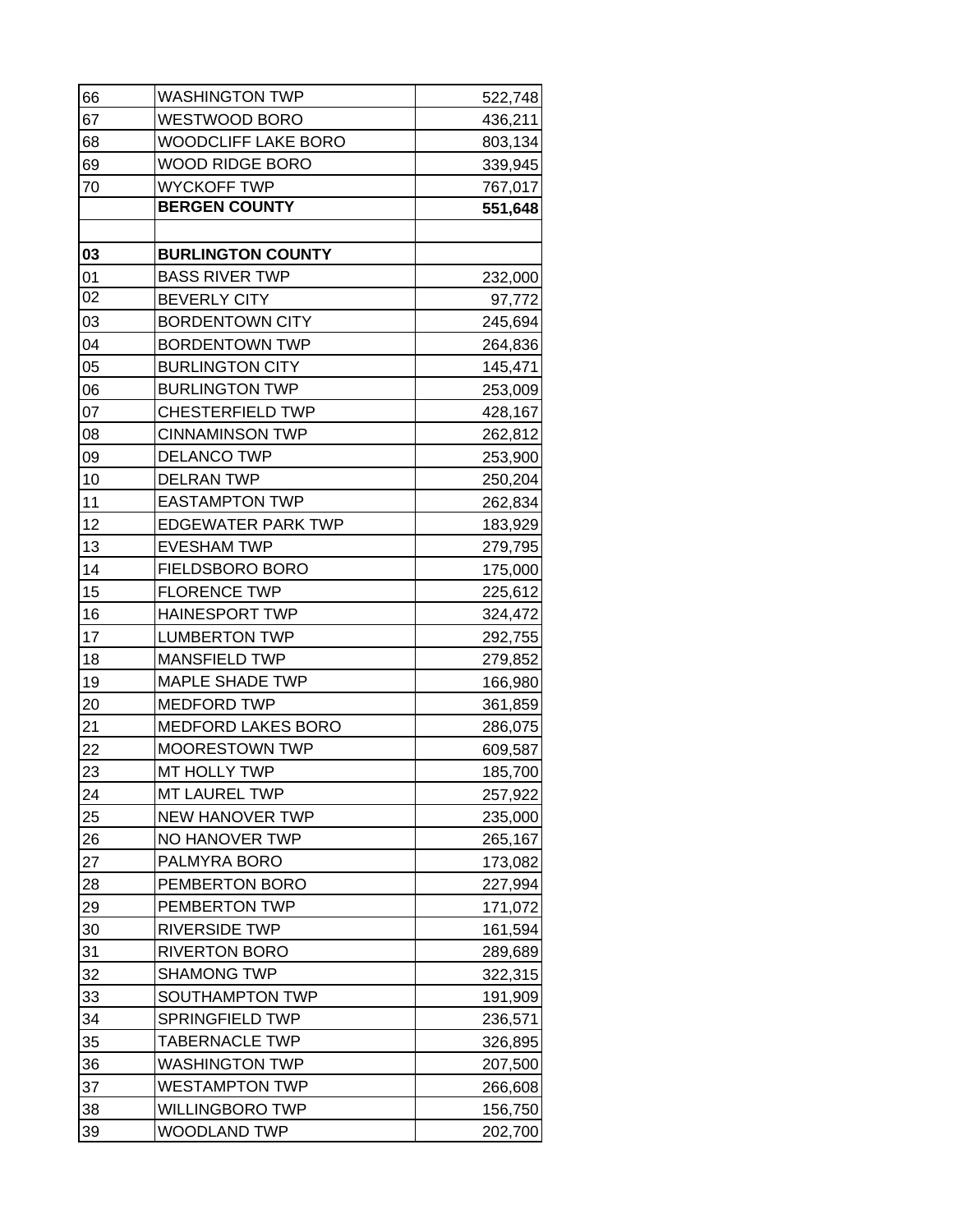| 40 | <b>WRIGHTSTOWN BORO</b>    | 282,000   |
|----|----------------------------|-----------|
|    | <b>BURLINGTON COUNTY</b>   | 273,597   |
|    |                            |           |
| 04 | <b>CAMDEN COUNTY</b>       |           |
| 01 | <b>AUDUBON BORO</b>        | 189,779   |
| 02 | <b>AUDUBON PARK BORO</b>   | N/A       |
| 03 | <b>BARRINGTON BORO</b>     | 204,382   |
| 04 | <b>BELLMAWR BORO</b>       | 177,081   |
| 05 | <b>BERLIN BORO</b>         | 234,214   |
| 06 | <b>BERLIN TWP</b>          | 173,150   |
| 07 | <b>BROOKLAWN BORO</b>      | 132,450   |
| 08 | <b>CAMDEN CITY</b>         | 63,010    |
| 09 | <b>CHERRY HILL TWNSHP</b>  | 269,152   |
| 10 | <b>CHESILHURST BORO</b>    | 157,167   |
| 11 | <b>CLEMENTON BORO</b>      | 126,314   |
| 12 | COLLINGSWOOD BORO          | 239,342   |
| 13 | GIBBSBORO BORO             | 212,450   |
| 14 | <b>GLOUCESTER CITY</b>     | 121,394   |
| 15 | <b>GLOUCESTER TWP</b>      | 197,904   |
| 16 | <b>HADDON TWP</b>          | 242,983   |
| 17 | <b>HADDONFIELD BORO</b>    | 483,739   |
| 18 | <b>HADDON HEIGHTS BORO</b> | 275,767   |
| 19 | HI NELLA BORO              | 154,000   |
| 20 | LAUREL SPRINGS BORO        | 204,340   |
| 21 | <b>LAWNSIDE BORO</b>       | 178,833   |
| 22 | LINDENWOLD BORO            | 130,572   |
| 23 | <b>MAGNOLIA BORO</b>       | 149,213   |
| 24 | <b>MERCHANTVILLE BORO</b>  | 197,917   |
| 25 | <b>MOUNT EPHRAIM BORO</b>  | 159,806   |
| 26 | <b>OAKLYN BORO</b>         | 188,075   |
| 27 | PENNSAUKEN TWP             | 150,082   |
| 28 | PINE HILL BORO             | 142,841   |
| 29 | PINE VALLEY BORO           | N/A       |
| 30 | RUNNEMEDE BORO             | 155,560   |
| 31 | SOMERDALE BORO             | 145,168   |
| 32 | STRATFORD BORO             | 170,576   |
| 33 | TAVISTOCK BORO             | N/A       |
| 34 | <b>VOORHEES TWP</b>        | 294,983   |
| 35 | WATERFORD TWP              | 200,627   |
| 36 | <b>WINSLOW TWP</b>         | 187,957   |
| 37 | WOODLYNNE BORO             | 92,744    |
|    | <b>CAMDEN COUNTY</b>       | 222,439   |
|    |                            |           |
| 05 | <b>CAPE MAY COUNTY</b>     |           |
| 01 | AVALON BORO                | 1,199,401 |
| 02 | <b>CAPE MAY CITY</b>       | 644,889   |
| 03 | CAPE MAY POINT BORO        | 928,900   |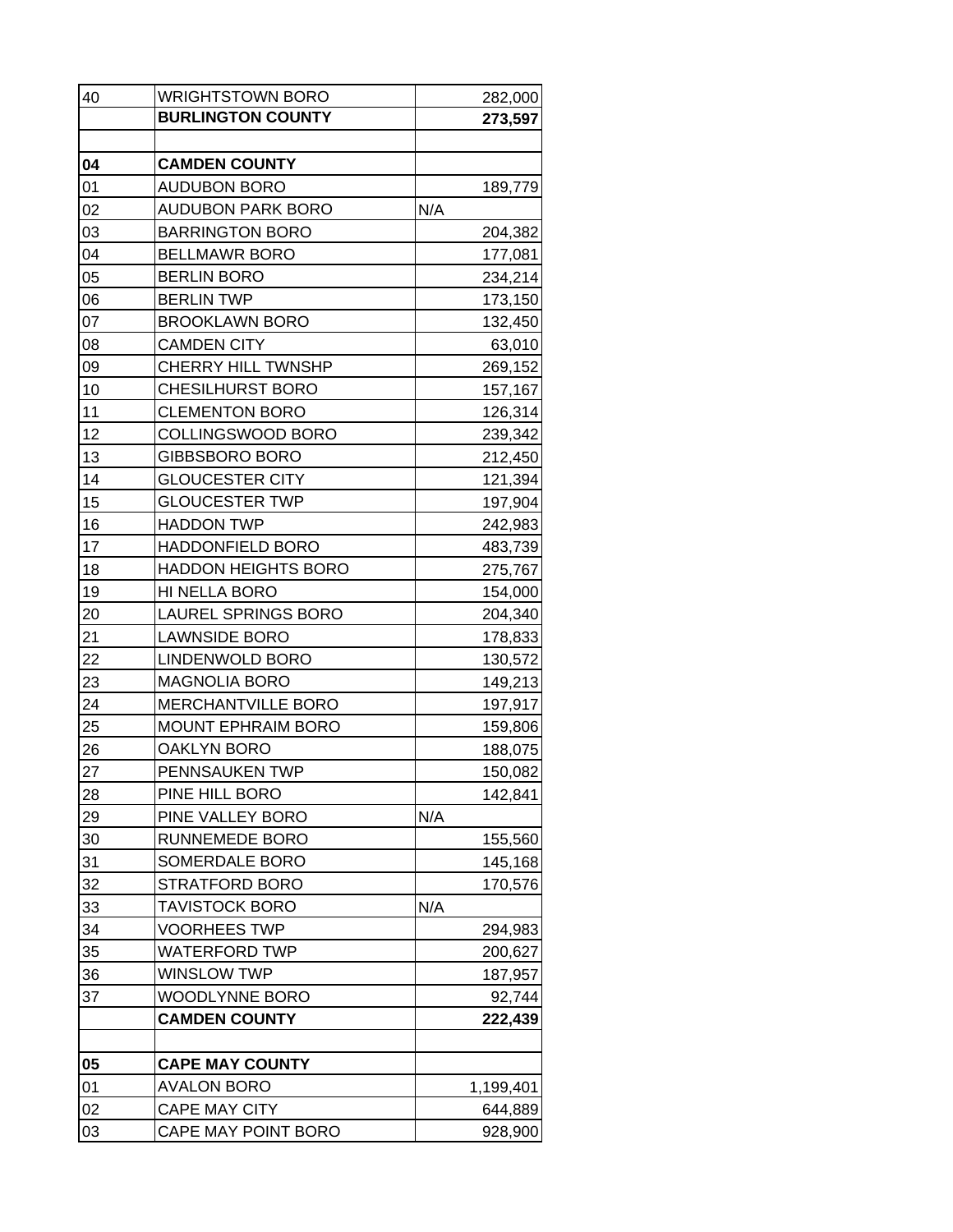| 04 | <b>DENNIS TWP</b>          | 265,836   |
|----|----------------------------|-----------|
| 05 | <b>LOWER TWP</b>           | 279,131   |
| 06 | <b>MIDDLE TWP</b>          | 305,567   |
| 07 | NORTH WILDWOOD CITY        | 301,832   |
| 08 | <b>OCEAN CITY CITY</b>     | 585,264   |
| 09 | <b>SEA ISLE CITY CITY</b>  | 620,684   |
| 10 | STONE HARBOR BORO          | 1,658,713 |
| 11 | <b>UPPER TWP</b>           | 344,332   |
| 12 | <b>WEST CAPE MAY BORO</b>  | 432,500   |
| 13 | WEST WILDWOOD BORO         | 196,317   |
| 14 | <b>WILDWOOD CITY</b>       | 222,118   |
| 15 | WILDWOOD CREST BORO        | 337,228   |
| 16 | <b>WOODBINE BORO</b>       | 299,999   |
|    | <b>CAPE MAY COUNTY</b>     | 520,841   |
|    |                            |           |
| 06 | <b>CUMBERLAND COUNTY</b>   |           |
| 01 | <b>BRIDGETON CITY</b>      | 73,568    |
| 02 | <b>COMMERCIAL TWP</b>      | 116,242   |
| 03 | DEERFIELD TWP              | 200,238   |
| 04 | <b>DOWNE TWP</b>           | 111,483   |
| 05 | <b>FAIRFIELD TWP</b>       | 122,000   |
| 06 | <b>GREENWICH TWP</b>       | 190,000   |
| 07 | <b>HOPEWELL TWP</b>        | 165,308   |
| 08 | <b>LAWRENCE TWP</b>        | 189,983   |
| 09 | <b>MAURICE RIVER TWP</b>   | 219,454   |
| 10 | <b>MILLVILLE CITY</b>      | 151,307   |
| 11 | <b>SHILOH BORO</b>         | 107,700   |
| 12 | <b>STOW CREEK TWP</b>      | 142,500   |
| 13 | <b>UPPER DEERFIELD TWP</b> | 221,702   |
| 14 | <b>VINELAND CITY</b>       | 168,467   |
|    | <b>CUMBERLAND COUNTY</b>   | 159,496   |
|    |                            |           |
| 07 | <b>ESSEX COUNTY</b>        |           |
| 01 | <b>BELLEVILLE TWP</b>      | 247,640   |
| 02 | <b>BLOOMFIELD TWP</b>      | 299,885   |
| 03 | <b>CALDWELL BORO TWP</b>   | 420,023   |
| 04 | <b>CEDAR GROVE TWP</b>     | 479,664   |
| 05 | <b>EAST ORANGE CITY</b>    | 222,558   |
| 06 | <b>ESSEX FELLS TWP</b>     | 929,615   |
| 07 | <b>FAIRFIELD TWP</b>       | 477,686   |
| 08 | <b>GLEN RIDGE BORO</b>     | 619,062   |
| 09 | <b>IRVINGTON TWP</b>       | 198,968   |
| 10 | <b>LIVINGSTON TWP</b>      | 622,764   |
| 11 | MAPLEWOOD TWP              | 508,414   |
| 12 | <b>MILLBURN TWP</b>        | 1,089,208 |
| 13 | <b>MONTCLAIR TWP</b>       | 680,019   |
| 14 | <b>NEWARK CITY</b>         | 226,970   |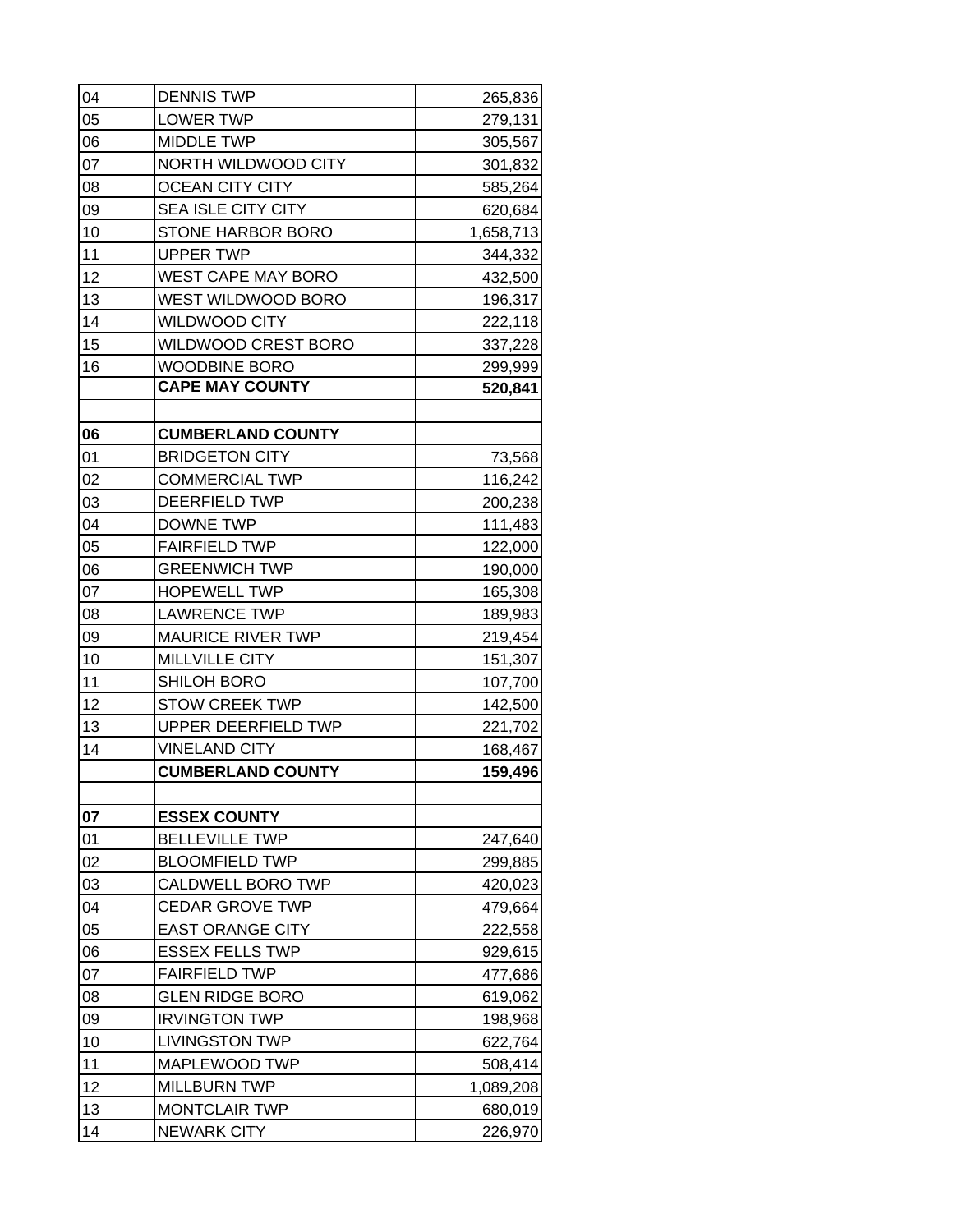| 16<br><b>NUTLEY TWP</b><br>368,320<br>17<br>ORANGE CITY TWP<br>234,714<br>18<br>ROSELAND BORO<br>533,750<br>19<br>SOUTH ORANGE VILLAGE TW<br>562,988<br>20<br><b>VERONA TWP</b><br>438,315<br>WEST CALDWELL TWP<br>21<br>470,405<br>22<br><b>WEST ORANGE TWP</b><br>338,618<br><b>ESSEX COUNTY</b><br>490,798<br>08<br><b>GLOUCESTER COUNTY</b><br>01<br><b>CLAYTON BORO</b><br>152,788<br>02<br>DEPTFORD TWP<br>189,098<br>03<br><b>EAST GREENWICH TWP</b><br>302,742<br>04<br><b>ELK TWP</b><br>226,789<br>05<br><b>FRANKLIN TWP</b><br>207,193<br>06<br><b>GLASSBORO BORO</b><br>177,765<br>07<br><b>GREENWICH TWP</b><br>165,400<br>08<br><b>HARRISON TWP</b><br>329,266<br>09<br><b>LOGAN TWP</b><br>211,536<br>10<br><b>MANTUA TWP</b><br>197,207<br>11<br><b>MONROE TWP</b><br>202,909<br>12<br><b>NATIONAL PARK BORO</b><br>158,317<br>13<br><b>NEWFIELD BORO</b><br>156,880<br>14<br>PAULSBORO BORO<br>131,209<br>15<br>PITMAN BORO<br>170,338<br>16<br><b>SO HARRISON TWP</b><br>367,050<br>17<br>SWEDESBORO BORO<br>183,889<br>18<br><b>WASHINGTON TWP</b><br>226,110<br>19<br><b>WENONAH BORO</b><br>292,300<br>WEST DEPTFORD TWP<br>20<br>222,308<br><b>WESTVILLE BORO</b><br>139,493<br>21<br>22<br><b>WOODBURY CITY</b><br>168,287<br>23<br>WOODBURY HEIGHTS BORO<br>186,344<br>24<br>WOOLWICH TWP<br>314,840<br><b>GLOUCESTER COUNTY</b><br>220,058<br>09<br><b>HUDSON COUNTY</b><br>01<br><b>BAYONNE CITY</b><br>277,240<br>02<br><b>EAST NEWARK BORO</b><br>213,333<br>03<br><b>GUTTENBERG TOWN</b><br>287,050<br>04<br><b>HARRISON TOWN</b><br>277,260<br>05<br><b>HOBOKEN CITY</b><br>539,260<br>06<br><b>JERSEY CITY CITY</b><br>273,996<br>07<br><b>KEARNY TOWN</b><br>272,233<br>08<br><b>NORTH BERGEN TWP</b><br>285,179 | 15 | NORTH CALDWELL TWP   | 817,276 |
|--------------------------------------------------------------------------------------------------------------------------------------------------------------------------------------------------------------------------------------------------------------------------------------------------------------------------------------------------------------------------------------------------------------------------------------------------------------------------------------------------------------------------------------------------------------------------------------------------------------------------------------------------------------------------------------------------------------------------------------------------------------------------------------------------------------------------------------------------------------------------------------------------------------------------------------------------------------------------------------------------------------------------------------------------------------------------------------------------------------------------------------------------------------------------------------------------------------------------------------------------------------------------------------------------------------------------------------------------------------------------------------------------------------------------------------------------------------------------------------------------------------------------------------------------------------------------------------------------------------------------------------------------------------------------------------------------------------------------------------------------|----|----------------------|---------|
|                                                                                                                                                                                                                                                                                                                                                                                                                                                                                                                                                                                                                                                                                                                                                                                                                                                                                                                                                                                                                                                                                                                                                                                                                                                                                                                                                                                                                                                                                                                                                                                                                                                                                                                                                  |    |                      |         |
|                                                                                                                                                                                                                                                                                                                                                                                                                                                                                                                                                                                                                                                                                                                                                                                                                                                                                                                                                                                                                                                                                                                                                                                                                                                                                                                                                                                                                                                                                                                                                                                                                                                                                                                                                  |    |                      |         |
|                                                                                                                                                                                                                                                                                                                                                                                                                                                                                                                                                                                                                                                                                                                                                                                                                                                                                                                                                                                                                                                                                                                                                                                                                                                                                                                                                                                                                                                                                                                                                                                                                                                                                                                                                  |    |                      |         |
|                                                                                                                                                                                                                                                                                                                                                                                                                                                                                                                                                                                                                                                                                                                                                                                                                                                                                                                                                                                                                                                                                                                                                                                                                                                                                                                                                                                                                                                                                                                                                                                                                                                                                                                                                  |    |                      |         |
|                                                                                                                                                                                                                                                                                                                                                                                                                                                                                                                                                                                                                                                                                                                                                                                                                                                                                                                                                                                                                                                                                                                                                                                                                                                                                                                                                                                                                                                                                                                                                                                                                                                                                                                                                  |    |                      |         |
|                                                                                                                                                                                                                                                                                                                                                                                                                                                                                                                                                                                                                                                                                                                                                                                                                                                                                                                                                                                                                                                                                                                                                                                                                                                                                                                                                                                                                                                                                                                                                                                                                                                                                                                                                  |    |                      |         |
|                                                                                                                                                                                                                                                                                                                                                                                                                                                                                                                                                                                                                                                                                                                                                                                                                                                                                                                                                                                                                                                                                                                                                                                                                                                                                                                                                                                                                                                                                                                                                                                                                                                                                                                                                  |    |                      |         |
|                                                                                                                                                                                                                                                                                                                                                                                                                                                                                                                                                                                                                                                                                                                                                                                                                                                                                                                                                                                                                                                                                                                                                                                                                                                                                                                                                                                                                                                                                                                                                                                                                                                                                                                                                  |    |                      |         |
|                                                                                                                                                                                                                                                                                                                                                                                                                                                                                                                                                                                                                                                                                                                                                                                                                                                                                                                                                                                                                                                                                                                                                                                                                                                                                                                                                                                                                                                                                                                                                                                                                                                                                                                                                  |    |                      |         |
|                                                                                                                                                                                                                                                                                                                                                                                                                                                                                                                                                                                                                                                                                                                                                                                                                                                                                                                                                                                                                                                                                                                                                                                                                                                                                                                                                                                                                                                                                                                                                                                                                                                                                                                                                  |    |                      |         |
|                                                                                                                                                                                                                                                                                                                                                                                                                                                                                                                                                                                                                                                                                                                                                                                                                                                                                                                                                                                                                                                                                                                                                                                                                                                                                                                                                                                                                                                                                                                                                                                                                                                                                                                                                  |    |                      |         |
|                                                                                                                                                                                                                                                                                                                                                                                                                                                                                                                                                                                                                                                                                                                                                                                                                                                                                                                                                                                                                                                                                                                                                                                                                                                                                                                                                                                                                                                                                                                                                                                                                                                                                                                                                  |    |                      |         |
|                                                                                                                                                                                                                                                                                                                                                                                                                                                                                                                                                                                                                                                                                                                                                                                                                                                                                                                                                                                                                                                                                                                                                                                                                                                                                                                                                                                                                                                                                                                                                                                                                                                                                                                                                  |    |                      |         |
|                                                                                                                                                                                                                                                                                                                                                                                                                                                                                                                                                                                                                                                                                                                                                                                                                                                                                                                                                                                                                                                                                                                                                                                                                                                                                                                                                                                                                                                                                                                                                                                                                                                                                                                                                  |    |                      |         |
|                                                                                                                                                                                                                                                                                                                                                                                                                                                                                                                                                                                                                                                                                                                                                                                                                                                                                                                                                                                                                                                                                                                                                                                                                                                                                                                                                                                                                                                                                                                                                                                                                                                                                                                                                  |    |                      |         |
|                                                                                                                                                                                                                                                                                                                                                                                                                                                                                                                                                                                                                                                                                                                                                                                                                                                                                                                                                                                                                                                                                                                                                                                                                                                                                                                                                                                                                                                                                                                                                                                                                                                                                                                                                  |    |                      |         |
|                                                                                                                                                                                                                                                                                                                                                                                                                                                                                                                                                                                                                                                                                                                                                                                                                                                                                                                                                                                                                                                                                                                                                                                                                                                                                                                                                                                                                                                                                                                                                                                                                                                                                                                                                  |    |                      |         |
|                                                                                                                                                                                                                                                                                                                                                                                                                                                                                                                                                                                                                                                                                                                                                                                                                                                                                                                                                                                                                                                                                                                                                                                                                                                                                                                                                                                                                                                                                                                                                                                                                                                                                                                                                  |    |                      |         |
|                                                                                                                                                                                                                                                                                                                                                                                                                                                                                                                                                                                                                                                                                                                                                                                                                                                                                                                                                                                                                                                                                                                                                                                                                                                                                                                                                                                                                                                                                                                                                                                                                                                                                                                                                  |    |                      |         |
|                                                                                                                                                                                                                                                                                                                                                                                                                                                                                                                                                                                                                                                                                                                                                                                                                                                                                                                                                                                                                                                                                                                                                                                                                                                                                                                                                                                                                                                                                                                                                                                                                                                                                                                                                  |    |                      |         |
|                                                                                                                                                                                                                                                                                                                                                                                                                                                                                                                                                                                                                                                                                                                                                                                                                                                                                                                                                                                                                                                                                                                                                                                                                                                                                                                                                                                                                                                                                                                                                                                                                                                                                                                                                  |    |                      |         |
|                                                                                                                                                                                                                                                                                                                                                                                                                                                                                                                                                                                                                                                                                                                                                                                                                                                                                                                                                                                                                                                                                                                                                                                                                                                                                                                                                                                                                                                                                                                                                                                                                                                                                                                                                  |    |                      |         |
|                                                                                                                                                                                                                                                                                                                                                                                                                                                                                                                                                                                                                                                                                                                                                                                                                                                                                                                                                                                                                                                                                                                                                                                                                                                                                                                                                                                                                                                                                                                                                                                                                                                                                                                                                  |    |                      |         |
|                                                                                                                                                                                                                                                                                                                                                                                                                                                                                                                                                                                                                                                                                                                                                                                                                                                                                                                                                                                                                                                                                                                                                                                                                                                                                                                                                                                                                                                                                                                                                                                                                                                                                                                                                  |    |                      |         |
|                                                                                                                                                                                                                                                                                                                                                                                                                                                                                                                                                                                                                                                                                                                                                                                                                                                                                                                                                                                                                                                                                                                                                                                                                                                                                                                                                                                                                                                                                                                                                                                                                                                                                                                                                  |    |                      |         |
|                                                                                                                                                                                                                                                                                                                                                                                                                                                                                                                                                                                                                                                                                                                                                                                                                                                                                                                                                                                                                                                                                                                                                                                                                                                                                                                                                                                                                                                                                                                                                                                                                                                                                                                                                  |    |                      |         |
|                                                                                                                                                                                                                                                                                                                                                                                                                                                                                                                                                                                                                                                                                                                                                                                                                                                                                                                                                                                                                                                                                                                                                                                                                                                                                                                                                                                                                                                                                                                                                                                                                                                                                                                                                  |    |                      |         |
|                                                                                                                                                                                                                                                                                                                                                                                                                                                                                                                                                                                                                                                                                                                                                                                                                                                                                                                                                                                                                                                                                                                                                                                                                                                                                                                                                                                                                                                                                                                                                                                                                                                                                                                                                  |    |                      |         |
|                                                                                                                                                                                                                                                                                                                                                                                                                                                                                                                                                                                                                                                                                                                                                                                                                                                                                                                                                                                                                                                                                                                                                                                                                                                                                                                                                                                                                                                                                                                                                                                                                                                                                                                                                  |    |                      |         |
|                                                                                                                                                                                                                                                                                                                                                                                                                                                                                                                                                                                                                                                                                                                                                                                                                                                                                                                                                                                                                                                                                                                                                                                                                                                                                                                                                                                                                                                                                                                                                                                                                                                                                                                                                  |    |                      |         |
|                                                                                                                                                                                                                                                                                                                                                                                                                                                                                                                                                                                                                                                                                                                                                                                                                                                                                                                                                                                                                                                                                                                                                                                                                                                                                                                                                                                                                                                                                                                                                                                                                                                                                                                                                  |    |                      |         |
|                                                                                                                                                                                                                                                                                                                                                                                                                                                                                                                                                                                                                                                                                                                                                                                                                                                                                                                                                                                                                                                                                                                                                                                                                                                                                                                                                                                                                                                                                                                                                                                                                                                                                                                                                  |    |                      |         |
|                                                                                                                                                                                                                                                                                                                                                                                                                                                                                                                                                                                                                                                                                                                                                                                                                                                                                                                                                                                                                                                                                                                                                                                                                                                                                                                                                                                                                                                                                                                                                                                                                                                                                                                                                  |    |                      |         |
|                                                                                                                                                                                                                                                                                                                                                                                                                                                                                                                                                                                                                                                                                                                                                                                                                                                                                                                                                                                                                                                                                                                                                                                                                                                                                                                                                                                                                                                                                                                                                                                                                                                                                                                                                  |    |                      |         |
|                                                                                                                                                                                                                                                                                                                                                                                                                                                                                                                                                                                                                                                                                                                                                                                                                                                                                                                                                                                                                                                                                                                                                                                                                                                                                                                                                                                                                                                                                                                                                                                                                                                                                                                                                  |    |                      |         |
|                                                                                                                                                                                                                                                                                                                                                                                                                                                                                                                                                                                                                                                                                                                                                                                                                                                                                                                                                                                                                                                                                                                                                                                                                                                                                                                                                                                                                                                                                                                                                                                                                                                                                                                                                  |    |                      |         |
|                                                                                                                                                                                                                                                                                                                                                                                                                                                                                                                                                                                                                                                                                                                                                                                                                                                                                                                                                                                                                                                                                                                                                                                                                                                                                                                                                                                                                                                                                                                                                                                                                                                                                                                                                  |    |                      |         |
|                                                                                                                                                                                                                                                                                                                                                                                                                                                                                                                                                                                                                                                                                                                                                                                                                                                                                                                                                                                                                                                                                                                                                                                                                                                                                                                                                                                                                                                                                                                                                                                                                                                                                                                                                  |    |                      |         |
|                                                                                                                                                                                                                                                                                                                                                                                                                                                                                                                                                                                                                                                                                                                                                                                                                                                                                                                                                                                                                                                                                                                                                                                                                                                                                                                                                                                                                                                                                                                                                                                                                                                                                                                                                  |    |                      |         |
|                                                                                                                                                                                                                                                                                                                                                                                                                                                                                                                                                                                                                                                                                                                                                                                                                                                                                                                                                                                                                                                                                                                                                                                                                                                                                                                                                                                                                                                                                                                                                                                                                                                                                                                                                  |    |                      |         |
|                                                                                                                                                                                                                                                                                                                                                                                                                                                                                                                                                                                                                                                                                                                                                                                                                                                                                                                                                                                                                                                                                                                                                                                                                                                                                                                                                                                                                                                                                                                                                                                                                                                                                                                                                  |    |                      |         |
|                                                                                                                                                                                                                                                                                                                                                                                                                                                                                                                                                                                                                                                                                                                                                                                                                                                                                                                                                                                                                                                                                                                                                                                                                                                                                                                                                                                                                                                                                                                                                                                                                                                                                                                                                  |    |                      |         |
|                                                                                                                                                                                                                                                                                                                                                                                                                                                                                                                                                                                                                                                                                                                                                                                                                                                                                                                                                                                                                                                                                                                                                                                                                                                                                                                                                                                                                                                                                                                                                                                                                                                                                                                                                  |    |                      |         |
|                                                                                                                                                                                                                                                                                                                                                                                                                                                                                                                                                                                                                                                                                                                                                                                                                                                                                                                                                                                                                                                                                                                                                                                                                                                                                                                                                                                                                                                                                                                                                                                                                                                                                                                                                  | 09 | <b>SECAUCUS TOWN</b> | 393,578 |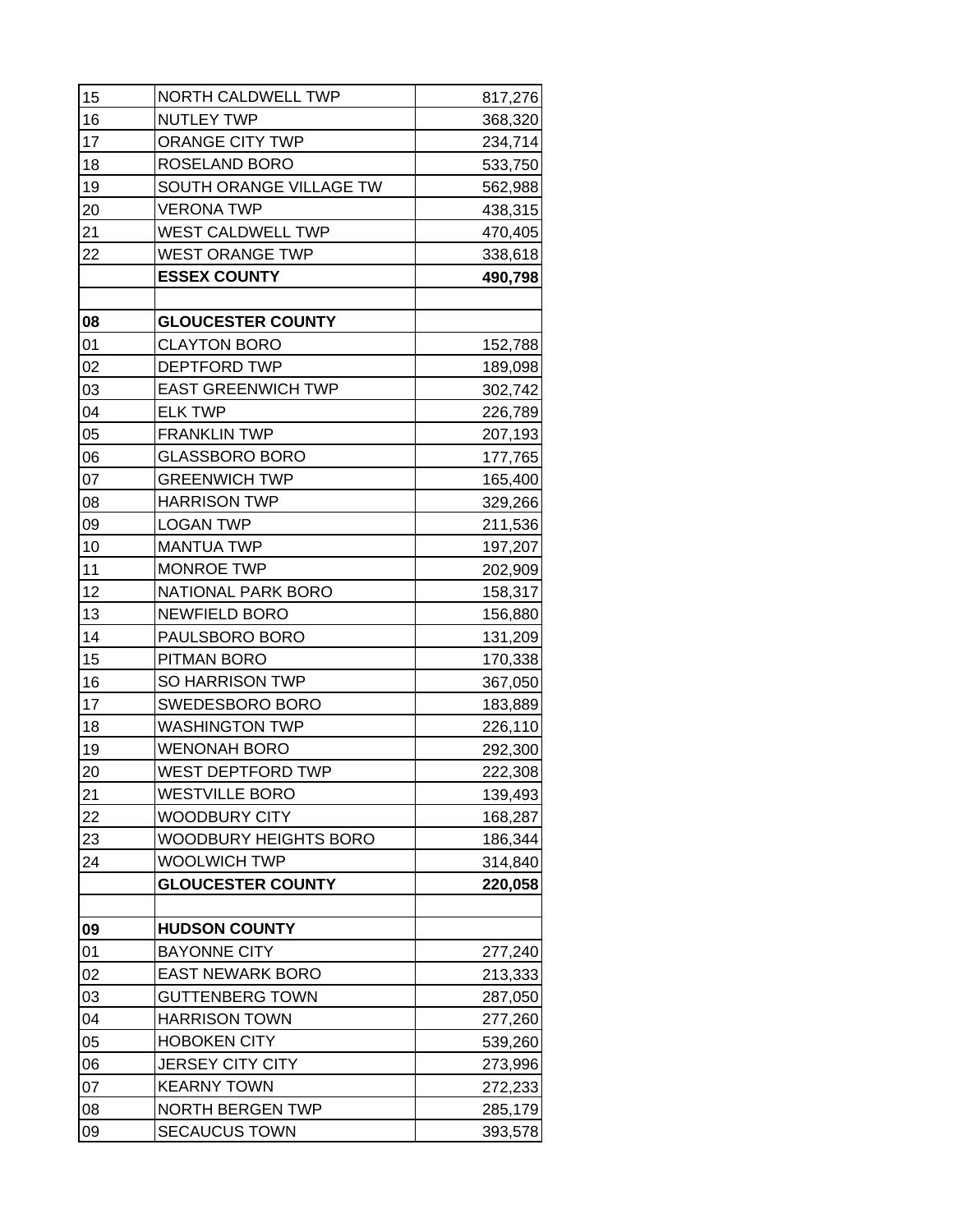| 10 | <b>UNION CITY CITY</b>   | 265,209 |
|----|--------------------------|---------|
| 11 | <b>WEEHAWKEN TWP</b>     | 674,006 |
| 12 | WEST NEW YORK TOWN       | 227,611 |
|    | <b>HUDSON COUNTY</b>     | 356,399 |
|    |                          |         |
| 10 | <b>HUNTERDON COUNTY</b>  |         |
| 01 | <b>ALEXANDRIA TWP</b>    | 439,830 |
| 02 | <b>BETHLEHEM TWP</b>     | 440,342 |
| 03 | <b>BLOOMSBURY BORO</b>   | 270,000 |
| 04 | <b>CALIFON BORO</b>      | 335,500 |
| 05 | <b>CLINTON TOWN</b>      | 358,011 |
| 06 | <b>CLINTON TWP</b>       | 426,061 |
| 07 | <b>DELAWARE TWP</b>      | 493,609 |
| 08 | <b>EAST AMWELL TWP</b>   | 450,578 |
| 09 | <b>FLEMINGTON BORO</b>   | 240,000 |
| 10 | <b>FRANKLIN TWP</b>      | 483,842 |
| 11 | FRENCHTOWN BORO          | 341,375 |
| 12 | <b>GLEN GARDNER BORO</b> | 216,711 |
| 13 | <b>HAMPTON BORO</b>      | 540,000 |
| 14 | <b>HIGH BRIDGE BORO</b>  | 270,223 |
| 15 | <b>HOLLAND TWP</b>       | 348,988 |
| 16 | <b>KINGWOOD TWP</b>      | 341,357 |
| 17 | <b>LAMBERTVILLE CITY</b> | 350,222 |
| 18 | <b>LEBANON BORO</b>      | 226,500 |
| 19 | <b>LEBANON TWP</b>       | 373,168 |
| 20 | <b>MILFORD BORO</b>      | 205,722 |
| 21 | <b>RARITAN TWP</b>       | 424,650 |
| 22 | <b>READINGTON TWP</b>    | 459,950 |
| 23 | <b>STOCKTON BORO</b>     | 462,975 |
| 24 | <b>TEWKSBURY TWP</b>     | 761,586 |
| 25 | <b>UNION TWP</b>         | 366,127 |
| 26 | <b>WEST AMWELL TWP</b>   | 514,030 |
|    | <b>HUNTERDON COUNTY</b>  | 422,300 |
|    |                          |         |
| 11 | <b>MERCER COUNTY</b>     |         |
| 01 | <b>EAST WINDSOR TWP</b>  | 290,688 |
| 02 | <b>EWING TWP</b>         | 201,186 |
| 03 | <b>HAMILTON TWP</b>      | 225,088 |
| 04 | <b>HIGHTSTOWN BORO</b>   | 231,819 |
| 05 | <b>HOPEWELL BORO</b>     | 398,306 |
| 06 | <b>HOPEWELL TWP</b>      | 511,914 |
| 07 | <b>LAWRENCE TWP</b>      | 350,444 |
| 08 | PENNINGTON BORO          | 499,574 |
| 09 | PRINCETON BORO           | 838,180 |
| 10 | PRINCETON TWP            | 852,477 |
| 11 | <b>TRENTON CITY</b>      | 78,959  |
| 12 | ROBBINSVILLE TWP         | 357,043 |
|    |                          |         |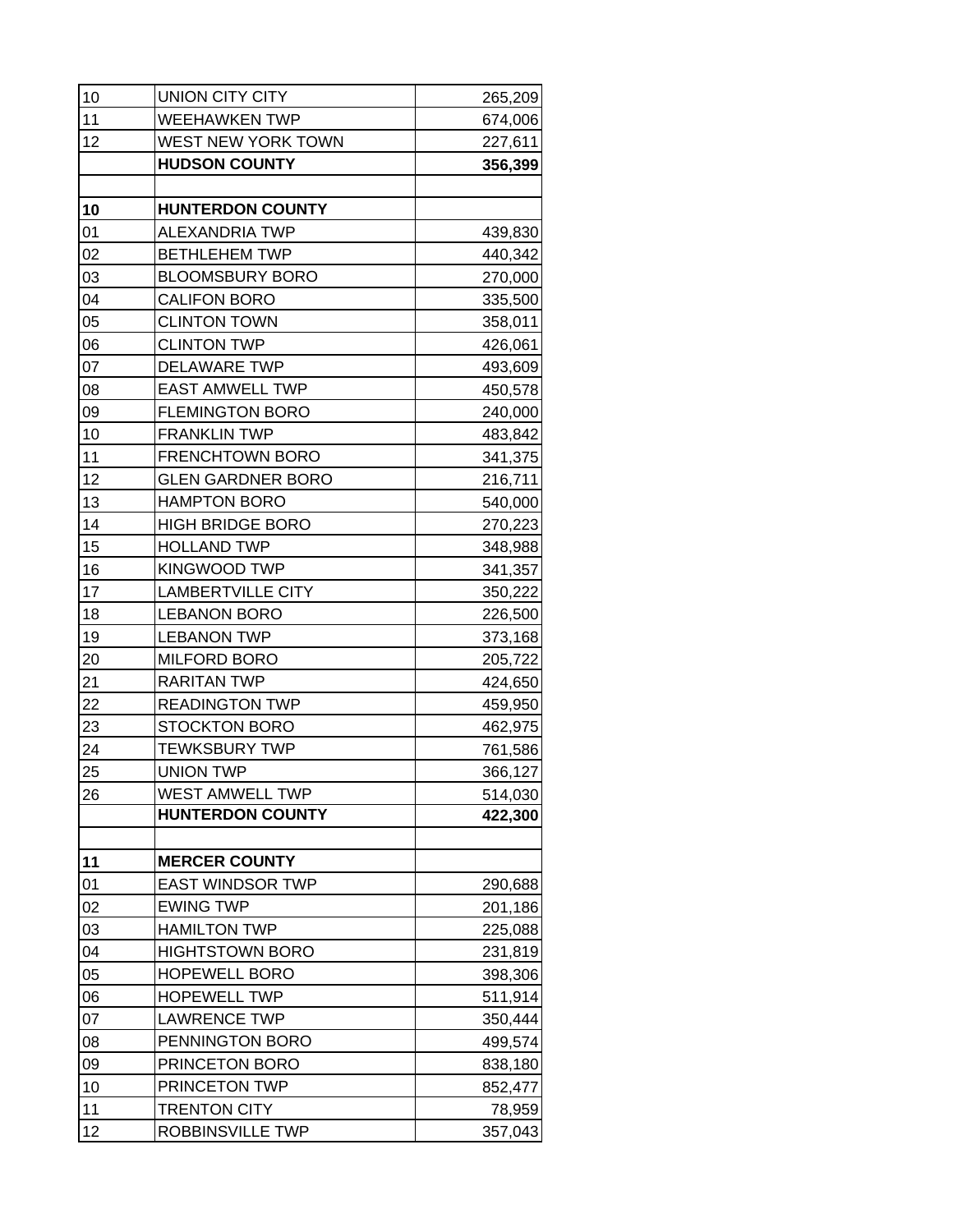| 13 | WEST WINDSOR TWP               | 568,163   |
|----|--------------------------------|-----------|
|    | <b>MERCER COUNTY</b>           | 370,313   |
|    |                                |           |
| 12 | <b>MIDDLESEX COUNTY</b>        |           |
| 01 | <b>CARTERET BORO</b>           | 229,443   |
| 02 | <b>CRANBURY TWP</b>            | 777,154   |
| 03 | <b>DUNELLEN BORO</b>           | 248,704   |
| 04 | <b>EAST BRUNSWICK TWP</b>      | 335,645   |
| 05 | <b>EDISON TWP</b>              | 366,236   |
| 06 | <b>HELMETTA BORO</b>           | 242,413   |
| 07 | <b>HIGHLAND PARK BORO</b>      | 356,305   |
| 08 | <b>JAMESBURG BORO</b>          | 249,588   |
| 09 | <b>METUCHEN BORO</b>           | 403,276   |
| 10 | <b>MIDDLESEX BORO</b>          | 266,589   |
| 11 | <b>MILLTOWN BORO</b>           | 311,855   |
| 12 | <b>MONROE TWP</b>              | 297,691   |
| 13 | <b>NEW BRUNSWICK CITY</b>      | 322,559   |
| 14 | <b>NORTH BRUNSWICK TWP</b>     | 310,433   |
| 15 | <b>OLD BRIDGE TWP</b>          | 314,647   |
| 16 | PERTH AMBOY CITY               | 219,950   |
| 17 | PISCATAWAY TWP                 | 310,058   |
| 18 | PLAINSBORO TWP                 | 418,374   |
| 19 | SAYREVILLE BORO                | 281,970   |
| 20 | SOUTH AMBOY CITY               | 300,344   |
| 21 | <b>SOUTH BRUNSWICK TWP</b>     | 394,272   |
| 22 | <b>SOUTH PLAINFIELD BORO</b>   | 299,302   |
| 23 | SOUTH RIVER BORO               | 235,358   |
| 24 | SPOTSWOOD BORO                 | 257,947   |
| 25 | <b>WOODBRIDGE TWP</b>          | 265,989   |
|    | <b>MIDDLESEX COUNTY</b>        | 323,647   |
|    |                                |           |
| 13 | <b>MONMOUTH COUNTY</b>         |           |
| 01 | <b>ABERDEEN TWP</b>            | 292,981   |
| 02 | <b>ALLENHURST BORO</b>         | 2,097,000 |
| 03 | <b>ALLENTOWN BORO</b>          | 288,125   |
| 04 | <b>ASBURY PARK CITY</b>        | 250,518   |
| 05 | <b>ATLANTIC HIGHLANDS BORO</b> | 450,607   |
| 06 | AVON BY THE SEA BORO           | 891,093   |
| 07 | <b>BELMAR BORO</b>             | 508,840   |
| 08 | <b>BRADLEY BEACH BORO</b>      | 518,068   |
| 09 | <b>BRIELLE BORO</b>            | 623,531   |
| 10 | <b>COLTS NECK TOWNSHIP</b>     | 847,135   |
| 11 | <b>DEAL BORO</b>               | 1,621,667 |
| 12 | <b>EATONTOWN BORO</b>          | 299,959   |
| 13 | <b>ENGLISHTOWN BORO</b>        | 372,200   |
| 14 | <b>FAIR HAVEN BORO</b>         | 762,601   |
| 15 | <b>FARMINGDALE BORO</b>        | 368,890   |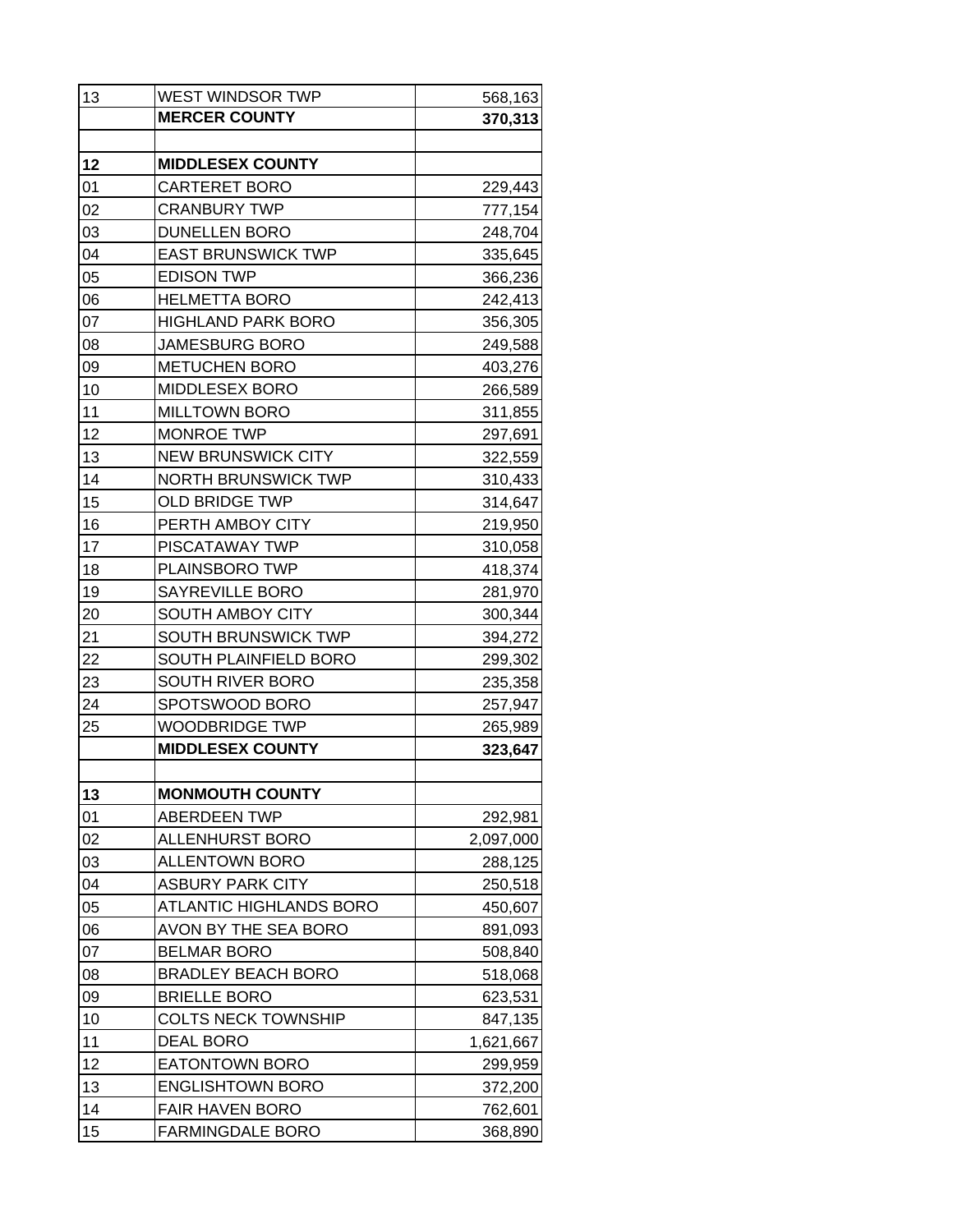| 17<br>FREEHOLD TWP<br>18<br><b>HAZLET TWP</b><br>19<br><b>HIGHLANDS BORO</b><br>20<br><b>HOLMDEL TWP</b><br>21<br><b>HOWELL TWP</b><br>22<br><b>INTERLAKEN BORO</b><br>23<br><b>KEANSBURG BORO</b><br>24<br><b>KEYPORT BORO</b><br>25<br><b>LITTLE SILVER BORO</b><br>26<br><b>LOCH ARBOUR VILLAGE</b><br>27<br><b>LONG BRANCH CITY</b><br>28<br><b>MANALAPAN TWP</b><br>29<br><b>MANASQUAN BORO</b><br>30<br><b>MARLBORO TWP</b><br>31<br><b>MATAWAN BORO</b><br>32<br><b>MIDDLETOWN TWP</b><br>33<br><b>MILLSTONE TWP</b><br>34<br>MONMOUTH BEACH BORO<br>35<br><b>NEPTUNE TWP</b><br>36<br>NEPTUNE CITY BORO<br>37<br><b>OCEAN TWP</b><br>38<br><b>OCEANPORT BORO</b><br>39<br><b>RED BANK BORO</b><br>40<br>ROOSEVELT BORO<br>41<br><b>RUMSON BORO</b><br>42<br><b>SEA BRIGHT BORO</b><br>43<br><b>SEA GIRT BORO</b><br>44<br><b>SHREWSBURY BORO</b><br>45<br><b>SHREWSBURY TWP</b><br>46<br>LAKE COMO BORO<br>47<br><b>SPRING LAKE BORO</b><br>48<br><b>SPRING LAKE HEIGHTS BOR</b><br><b>TINTON FALLS BORO</b><br>49<br>50<br>UNION BEACH BORO<br>51<br><b>UPPER FREEHOLD TWP</b><br>52<br><b>WALL TWP</b><br><b>WEST LONG BRANCH BORO</b><br>53<br><b>MONMOUTH COUNTY</b><br>14<br><b>MORRIS COUNTY</b><br>01<br><b>BOONTON TOWN</b><br><b>BOONTON TWP</b><br>02<br>03<br><b>BUTLER BORO</b><br>04<br><b>CHATHAM BORO</b> | 16 | <b>FREEHOLD BORO</b> | 244,631   |
|----------------------------------------------------------------------------------------------------------------------------------------------------------------------------------------------------------------------------------------------------------------------------------------------------------------------------------------------------------------------------------------------------------------------------------------------------------------------------------------------------------------------------------------------------------------------------------------------------------------------------------------------------------------------------------------------------------------------------------------------------------------------------------------------------------------------------------------------------------------------------------------------------------------------------------------------------------------------------------------------------------------------------------------------------------------------------------------------------------------------------------------------------------------------------------------------------------------------------------------------------------------------------------------------------------------------------------|----|----------------------|-----------|
|                                                                                                                                                                                                                                                                                                                                                                                                                                                                                                                                                                                                                                                                                                                                                                                                                                                                                                                                                                                                                                                                                                                                                                                                                                                                                                                                  |    |                      | 384,260   |
|                                                                                                                                                                                                                                                                                                                                                                                                                                                                                                                                                                                                                                                                                                                                                                                                                                                                                                                                                                                                                                                                                                                                                                                                                                                                                                                                  |    |                      | 301,193   |
|                                                                                                                                                                                                                                                                                                                                                                                                                                                                                                                                                                                                                                                                                                                                                                                                                                                                                                                                                                                                                                                                                                                                                                                                                                                                                                                                  |    |                      | 239,815   |
|                                                                                                                                                                                                                                                                                                                                                                                                                                                                                                                                                                                                                                                                                                                                                                                                                                                                                                                                                                                                                                                                                                                                                                                                                                                                                                                                  |    |                      | 676,495   |
|                                                                                                                                                                                                                                                                                                                                                                                                                                                                                                                                                                                                                                                                                                                                                                                                                                                                                                                                                                                                                                                                                                                                                                                                                                                                                                                                  |    |                      | 331,857   |
|                                                                                                                                                                                                                                                                                                                                                                                                                                                                                                                                                                                                                                                                                                                                                                                                                                                                                                                                                                                                                                                                                                                                                                                                                                                                                                                                  |    |                      | 671,400   |
|                                                                                                                                                                                                                                                                                                                                                                                                                                                                                                                                                                                                                                                                                                                                                                                                                                                                                                                                                                                                                                                                                                                                                                                                                                                                                                                                  |    |                      | 161,023   |
|                                                                                                                                                                                                                                                                                                                                                                                                                                                                                                                                                                                                                                                                                                                                                                                                                                                                                                                                                                                                                                                                                                                                                                                                                                                                                                                                  |    |                      | 318,858   |
|                                                                                                                                                                                                                                                                                                                                                                                                                                                                                                                                                                                                                                                                                                                                                                                                                                                                                                                                                                                                                                                                                                                                                                                                                                                                                                                                  |    |                      | 634,752   |
|                                                                                                                                                                                                                                                                                                                                                                                                                                                                                                                                                                                                                                                                                                                                                                                                                                                                                                                                                                                                                                                                                                                                                                                                                                                                                                                                  |    |                      | 999,999   |
|                                                                                                                                                                                                                                                                                                                                                                                                                                                                                                                                                                                                                                                                                                                                                                                                                                                                                                                                                                                                                                                                                                                                                                                                                                                                                                                                  |    |                      | 404,603   |
|                                                                                                                                                                                                                                                                                                                                                                                                                                                                                                                                                                                                                                                                                                                                                                                                                                                                                                                                                                                                                                                                                                                                                                                                                                                                                                                                  |    |                      | 380,717   |
|                                                                                                                                                                                                                                                                                                                                                                                                                                                                                                                                                                                                                                                                                                                                                                                                                                                                                                                                                                                                                                                                                                                                                                                                                                                                                                                                  |    |                      | 580,376   |
|                                                                                                                                                                                                                                                                                                                                                                                                                                                                                                                                                                                                                                                                                                                                                                                                                                                                                                                                                                                                                                                                                                                                                                                                                                                                                                                                  |    |                      | 473,422   |
|                                                                                                                                                                                                                                                                                                                                                                                                                                                                                                                                                                                                                                                                                                                                                                                                                                                                                                                                                                                                                                                                                                                                                                                                                                                                                                                                  |    |                      | 308,824   |
|                                                                                                                                                                                                                                                                                                                                                                                                                                                                                                                                                                                                                                                                                                                                                                                                                                                                                                                                                                                                                                                                                                                                                                                                                                                                                                                                  |    |                      | 393,060   |
|                                                                                                                                                                                                                                                                                                                                                                                                                                                                                                                                                                                                                                                                                                                                                                                                                                                                                                                                                                                                                                                                                                                                                                                                                                                                                                                                  |    |                      | 540,991   |
|                                                                                                                                                                                                                                                                                                                                                                                                                                                                                                                                                                                                                                                                                                                                                                                                                                                                                                                                                                                                                                                                                                                                                                                                                                                                                                                                  |    |                      | 655,405   |
|                                                                                                                                                                                                                                                                                                                                                                                                                                                                                                                                                                                                                                                                                                                                                                                                                                                                                                                                                                                                                                                                                                                                                                                                                                                                                                                                  |    |                      | 320,540   |
|                                                                                                                                                                                                                                                                                                                                                                                                                                                                                                                                                                                                                                                                                                                                                                                                                                                                                                                                                                                                                                                                                                                                                                                                                                                                                                                                  |    |                      | 243,841   |
|                                                                                                                                                                                                                                                                                                                                                                                                                                                                                                                                                                                                                                                                                                                                                                                                                                                                                                                                                                                                                                                                                                                                                                                                                                                                                                                                  |    |                      | 405,013   |
|                                                                                                                                                                                                                                                                                                                                                                                                                                                                                                                                                                                                                                                                                                                                                                                                                                                                                                                                                                                                                                                                                                                                                                                                                                                                                                                                  |    |                      | 544,419   |
|                                                                                                                                                                                                                                                                                                                                                                                                                                                                                                                                                                                                                                                                                                                                                                                                                                                                                                                                                                                                                                                                                                                                                                                                                                                                                                                                  |    |                      | 457,661   |
|                                                                                                                                                                                                                                                                                                                                                                                                                                                                                                                                                                                                                                                                                                                                                                                                                                                                                                                                                                                                                                                                                                                                                                                                                                                                                                                                  |    |                      | 215,000   |
|                                                                                                                                                                                                                                                                                                                                                                                                                                                                                                                                                                                                                                                                                                                                                                                                                                                                                                                                                                                                                                                                                                                                                                                                                                                                                                                                  |    |                      | 1,478,843 |
|                                                                                                                                                                                                                                                                                                                                                                                                                                                                                                                                                                                                                                                                                                                                                                                                                                                                                                                                                                                                                                                                                                                                                                                                                                                                                                                                  |    |                      | 644,648   |
|                                                                                                                                                                                                                                                                                                                                                                                                                                                                                                                                                                                                                                                                                                                                                                                                                                                                                                                                                                                                                                                                                                                                                                                                                                                                                                                                  |    |                      | 1,447,452 |
|                                                                                                                                                                                                                                                                                                                                                                                                                                                                                                                                                                                                                                                                                                                                                                                                                                                                                                                                                                                                                                                                                                                                                                                                                                                                                                                                  |    |                      | 489,417   |
|                                                                                                                                                                                                                                                                                                                                                                                                                                                                                                                                                                                                                                                                                                                                                                                                                                                                                                                                                                                                                                                                                                                                                                                                                                                                                                                                  |    |                      | 190,000   |
|                                                                                                                                                                                                                                                                                                                                                                                                                                                                                                                                                                                                                                                                                                                                                                                                                                                                                                                                                                                                                                                                                                                                                                                                                                                                                                                                  |    |                      | 410,100   |
|                                                                                                                                                                                                                                                                                                                                                                                                                                                                                                                                                                                                                                                                                                                                                                                                                                                                                                                                                                                                                                                                                                                                                                                                                                                                                                                                  |    |                      | 1,811,335 |
|                                                                                                                                                                                                                                                                                                                                                                                                                                                                                                                                                                                                                                                                                                                                                                                                                                                                                                                                                                                                                                                                                                                                                                                                                                                                                                                                  |    |                      | 392,472   |
|                                                                                                                                                                                                                                                                                                                                                                                                                                                                                                                                                                                                                                                                                                                                                                                                                                                                                                                                                                                                                                                                                                                                                                                                                                                                                                                                  |    |                      | 341,401   |
|                                                                                                                                                                                                                                                                                                                                                                                                                                                                                                                                                                                                                                                                                                                                                                                                                                                                                                                                                                                                                                                                                                                                                                                                                                                                                                                                  |    |                      | 232,219   |
|                                                                                                                                                                                                                                                                                                                                                                                                                                                                                                                                                                                                                                                                                                                                                                                                                                                                                                                                                                                                                                                                                                                                                                                                                                                                                                                                  |    |                      | 452,078   |
|                                                                                                                                                                                                                                                                                                                                                                                                                                                                                                                                                                                                                                                                                                                                                                                                                                                                                                                                                                                                                                                                                                                                                                                                                                                                                                                                  |    |                      | 458,407   |
|                                                                                                                                                                                                                                                                                                                                                                                                                                                                                                                                                                                                                                                                                                                                                                                                                                                                                                                                                                                                                                                                                                                                                                                                                                                                                                                                  |    |                      | 366,230   |
|                                                                                                                                                                                                                                                                                                                                                                                                                                                                                                                                                                                                                                                                                                                                                                                                                                                                                                                                                                                                                                                                                                                                                                                                                                                                                                                                  |    |                      | 480,544   |
|                                                                                                                                                                                                                                                                                                                                                                                                                                                                                                                                                                                                                                                                                                                                                                                                                                                                                                                                                                                                                                                                                                                                                                                                                                                                                                                                  |    |                      |           |
|                                                                                                                                                                                                                                                                                                                                                                                                                                                                                                                                                                                                                                                                                                                                                                                                                                                                                                                                                                                                                                                                                                                                                                                                                                                                                                                                  |    |                      | 384,344   |
|                                                                                                                                                                                                                                                                                                                                                                                                                                                                                                                                                                                                                                                                                                                                                                                                                                                                                                                                                                                                                                                                                                                                                                                                                                                                                                                                  |    |                      | 636,297   |
|                                                                                                                                                                                                                                                                                                                                                                                                                                                                                                                                                                                                                                                                                                                                                                                                                                                                                                                                                                                                                                                                                                                                                                                                                                                                                                                                  |    |                      | 331,588   |
|                                                                                                                                                                                                                                                                                                                                                                                                                                                                                                                                                                                                                                                                                                                                                                                                                                                                                                                                                                                                                                                                                                                                                                                                                                                                                                                                  |    |                      | 764,979   |
|                                                                                                                                                                                                                                                                                                                                                                                                                                                                                                                                                                                                                                                                                                                                                                                                                                                                                                                                                                                                                                                                                                                                                                                                                                                                                                                                  | 05 | <b>CHATHAM TWP</b>   | 877,398   |
| <b>CHESTER BORO</b><br>06                                                                                                                                                                                                                                                                                                                                                                                                                                                                                                                                                                                                                                                                                                                                                                                                                                                                                                                                                                                                                                                                                                                                                                                                                                                                                                        |    |                      | 440,917   |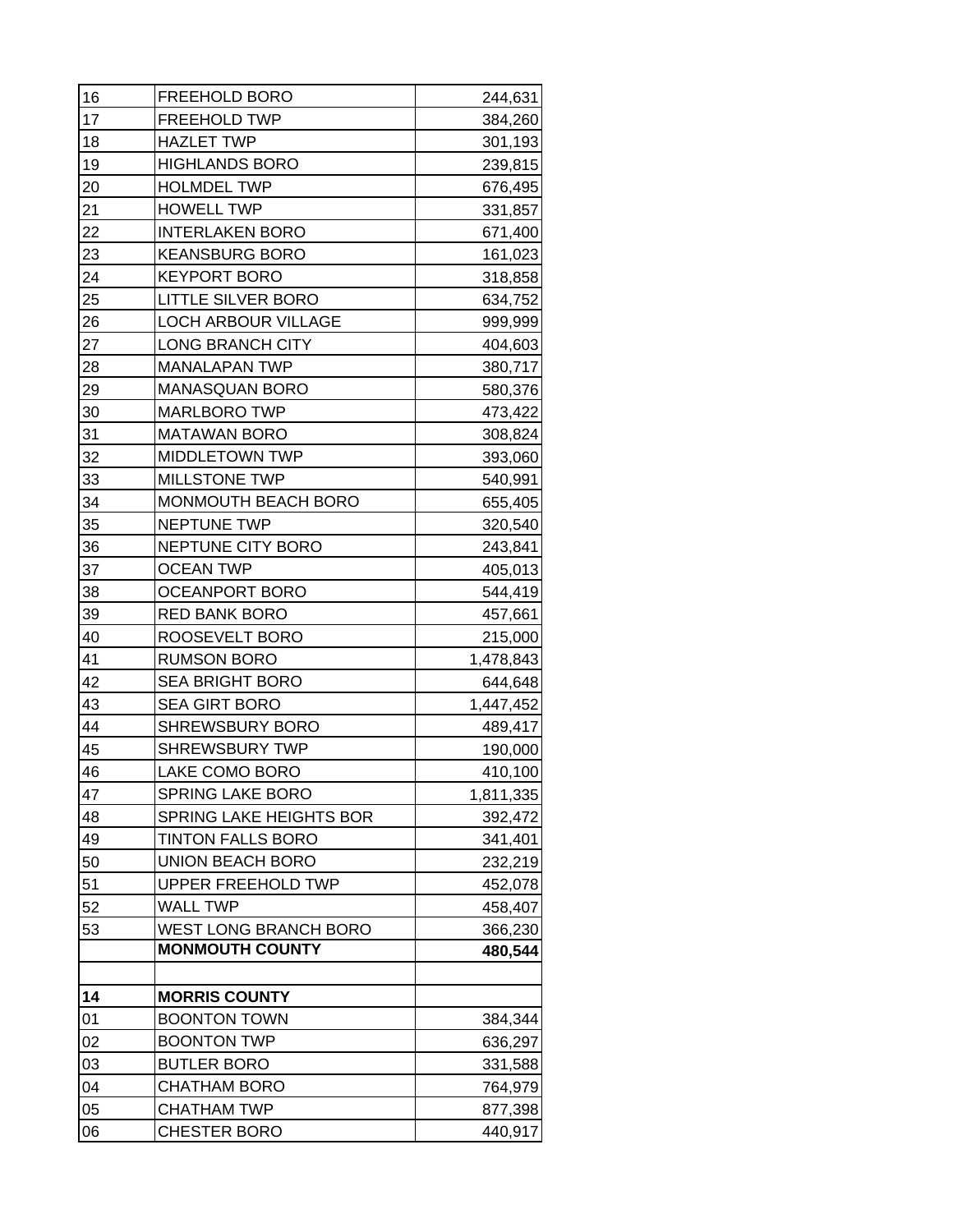| 07 | <b>CHESTER TWP</b>          | 803,510   |
|----|-----------------------------|-----------|
| 08 | <b>DENVILLE TWP</b>         | 416,231   |
| 09 | DOVER TOWN                  | 253,501   |
| 10 | <b>EAST HANOVER TWP</b>     | 503,541   |
| 11 | <b>FLORHAM PARK BORO</b>    | 569,346   |
| 12 | <b>HANOVER TWP</b>          | 429,132   |
| 13 | <b>HARDING TWP</b>          | 1,045,137 |
| 14 | JEFFERSON TWP               | 356,389   |
| 15 | <b>KINNELON BORO</b>        | 616,363   |
| 16 | <b>LINCOLN PARK BORO</b>    | 327,070   |
| 17 | <b>MADISON BORO</b>         | 748,224   |
| 18 | <b>MENDHAM BORO</b>         | 640,006   |
| 19 | <b>MENDHAM TWP</b>          | 977,217   |
| 20 | MINE HILL TWP               | 247,667   |
| 21 | <b>MONTVILLE TWP</b>        | 573,222   |
| 22 | <b>MORRIS TWP</b>           | 556,868   |
| 23 | MORRIS PLAINS BORO          | 476,527   |
| 24 | <b>MORRISTOWN TOWN</b>      | 458,819   |
| 25 | <b>MOUNTAIN LAKES BORO</b>  | 949,886   |
| 26 | <b>MOUNT ARLINGTON BORO</b> | 322,598   |
| 27 | <b>MOUNT OLIVE TWP</b>      | 338,666   |
| 28 | NETCONG BORO                | 211,769   |
| 29 | PARSIPPANY TR HLS TWP       | 377,811   |
| 30 | LONG HILL TWP               | 512,170   |
| 31 | PEQUANNOCK TWP              | 375,595   |
| 32 | <b>RANDOLPH TWP</b>         | 554,732   |
| 33 | RIVERDALE BORO              | 331,130   |
| 34 | ROCKAWAY BORO               | 328,462   |
| 35 | ROCKAWAY TWP                | 333,608   |
| 36 | <b>ROXBURY TWP</b>          | 336,293   |
| 37 | <b>VICTORY GARDENS BORO</b> | 182,333   |
| 38 | <b>WASHINGTON TWP</b>       | 445,109   |
| 39 | <b>WHARTON BORO</b>         | 286,868   |
|    | <b>MORRIS COUNTY</b>        | 511,718   |
|    |                             |           |
| 15 | <b>OCEAN COUNTY</b>         |           |
| 01 | <b>BARNEGAT TWP</b>         | 244,900   |
| 02 | <b>BARNEGAT LIGHT BORO</b>  | 813,200   |
| 03 | <b>BAY HEAD BORO</b>        | 1,504,938 |
| 04 | <b>BEACH HAVEN BORO</b>     | 694,941   |
| 05 | BEACHWOOD BORO              | 223,219   |
| 06 | <b>BERKELEY TWP</b>         | 229,913   |
| 07 | <b>BRICK TWP</b>            | 332,877   |
| 08 | <b>TOMS RIVER TWP</b>       | 370,711   |
| 09 | <b>EAGLESWOOD TWP</b>       | 222,643   |
| 10 | HARVEY CEDARS BORO          | 932,830   |
| 11 | <b>ISLAND HEIGHTS BORO</b>  | 441,375   |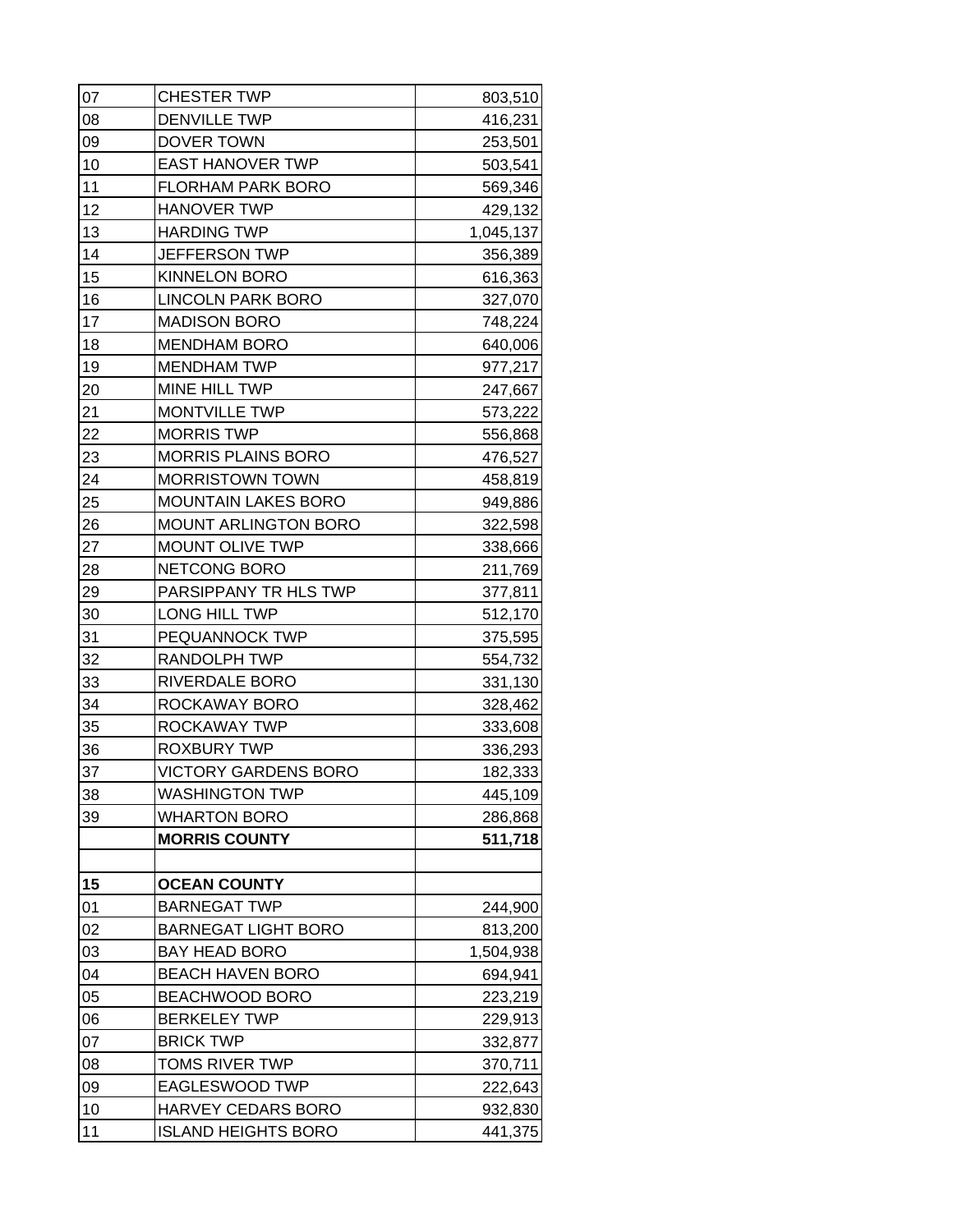| 12 | <b>JACKSON TWP</b>                                 | 317,262   |
|----|----------------------------------------------------|-----------|
| 13 | <b>LACEY TWP</b>                                   | 298,773   |
| 14 | <b>LAKEHURST BORO</b>                              | 171,167   |
| 15 | <b>LAKEWOOD TWP</b>                                | 263,654   |
| 16 | <b>LAVALLETTE BORO</b>                             | 811,302   |
| 17 | <b>LITTLE EGG HARBOR TWP</b>                       | 212,624   |
| 18 | <b>LONG BEACH TWP</b>                              | 1,075,544 |
| 19 | <b>MANCHESTER TWP</b>                              | 201,694   |
| 20 | <b>MANTOLOKING BORO</b>                            | 1,460,000 |
| 21 | <b>OCEAN TWP</b>                                   | 303,473   |
| 22 | <b>OCEAN GATE BORO</b>                             | 181,220   |
| 23 | PINE BEACH BORO                                    | 343,812   |
| 24 | PLUMSTED TWP                                       | 296,541   |
| 25 | POINT PLEASANT BORO                                | 405,130   |
| 26 | PT PLEASANT BEACH BORO                             | 611,401   |
| 27 | <b>SEASIDE HEIGHTS BORO</b>                        | 266,066   |
| 28 | <b>SEASIDE PARK BORO</b>                           | 597,356   |
| 29 | SHIP BOTTOM BORO                                   | 598,732   |
| 30 | SOUTH TOMS RIVER BORO                              | 190,383   |
| 31 | <b>STAFFORD TWP</b>                                | 301,639   |
| 32 | <b>SURF CITY BORO</b>                              | 776,709   |
| 33 | <b>TUCKERTON BORO</b>                              | 240,260   |
|    | <b>OCEAN COUNTY</b>                                | 388,281   |
|    |                                                    |           |
|    |                                                    |           |
| 16 | <b>PASSAIC CITY</b>                                |           |
| 01 | <b>BLOOMINGDALE BORO</b>                           | 298,182   |
| 02 | <b>CLIFTON CITY</b>                                | 315,314   |
| 03 | <b>HALEDON BORO</b>                                | 246,892   |
| 04 | <b>HAWTHORNE BORO</b>                              | 333,937   |
| 05 | <b>LITTLE FALLS TWP</b>                            | 355,150   |
| 06 | <b>NORTH HALEDON BORO</b>                          | 473,447   |
| 07 | PASSAIC CITY                                       | 254,133   |
| 08 | <b>PATERSON CITY</b>                               | 234,011   |
| 09 | POMPTON LAKES BORO                                 | 268,502   |
| 10 | PROSPECT PARK BORO                                 | 206,571   |
| 11 | RINGWOOD BORO                                      | 363,690   |
| 12 | TOTOWA BORO                                        | 367,777   |
| 13 | <b>WANAQUE BORO</b>                                | 299,257   |
| 14 | <b>WAYNE TWP</b>                                   | 450,452   |
| 15 | WEST MILFORD TWP                                   | 284,310   |
| 16 | WOODLAND PARK BORO                                 | 372,214   |
|    | <b>PASSAIC CITY</b>                                | 335,645   |
|    |                                                    |           |
| 17 | <b>SALEM COUNTY</b>                                |           |
| 01 | <b>ALLOWAY TOWNSHIP</b>                            | 189,993   |
| 02 | <b>CARNEYS POINT TOWNSHIP</b><br><b>ELMER BORO</b> | 175,079   |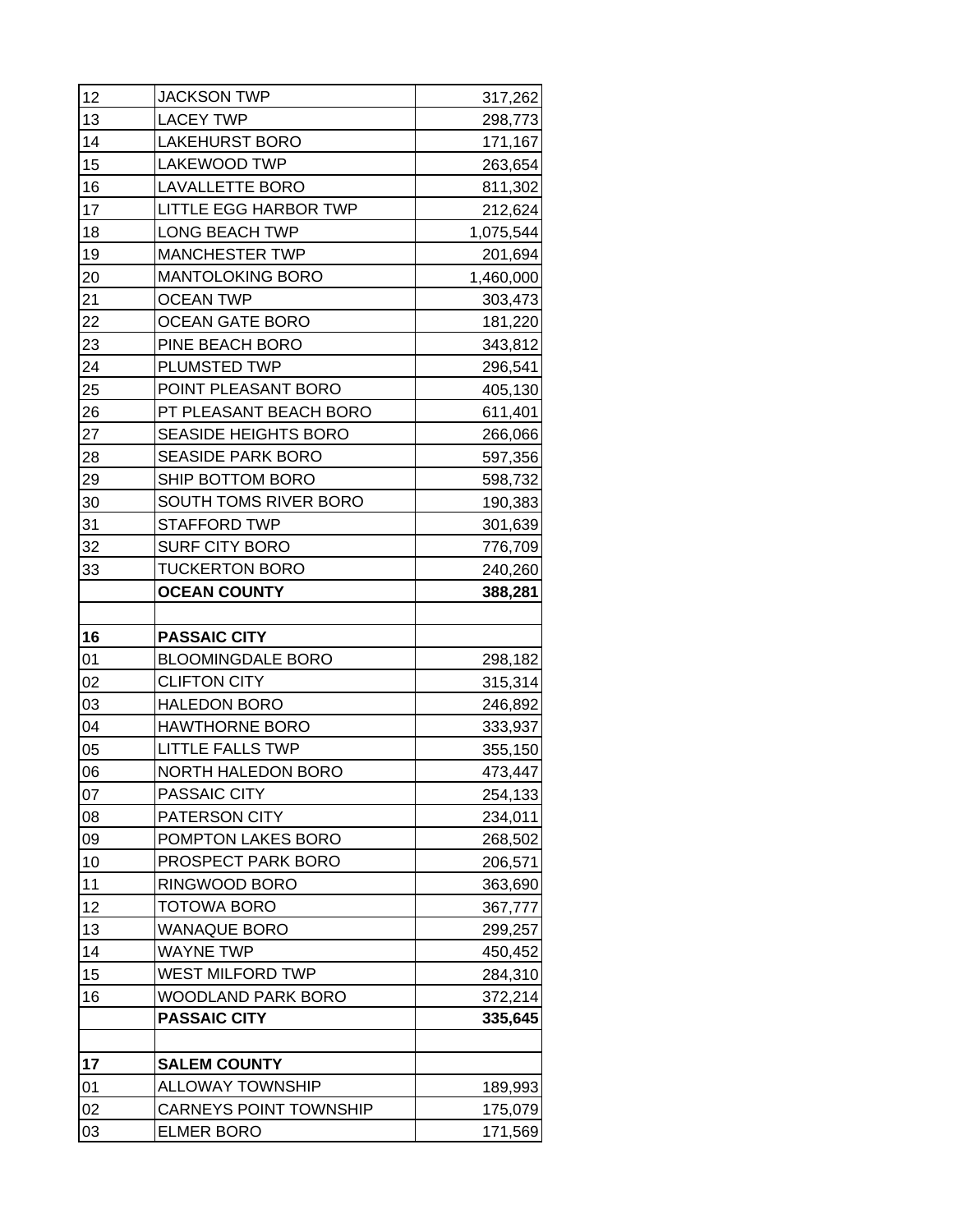| 04 | <b>ELSINBORO TWP</b>         |     | 238,200 |
|----|------------------------------|-----|---------|
| 05 | LOWER ALLOWAY CREEK TWP      |     | 175,667 |
| 06 | <b>MANNINGTON TWP</b>        |     | 208,750 |
| 07 | <b>OLDMANS TWP</b>           |     | 195,500 |
| 08 | PENNS GROVE BORO             |     | 141,600 |
| 09 | PENNSVILLE TWP               |     | 155,312 |
| 10 | PILESGROVE TWP               |     | 258,630 |
| 11 | PITTSGROVE TWP               |     | 202,234 |
| 12 | <b>QUINTON TWP</b>           |     | 172,494 |
| 13 | <b>SALEM CITY</b>            |     | 92,333  |
| 14 | UPPER PITTSGROVE TWP         |     | 234,200 |
| 15 | WOODSTOWN BORO               |     | 223,382 |
|    | <b>SALEM COUNTY</b>          |     | 188,458 |
|    |                              |     |         |
| 18 | <b>SOMERSET COUNTY</b>       |     |         |
| 01 | <b>BEDMINSTER TWP</b>        |     | 371,714 |
| 02 | <b>BERNARDS TWP</b>          |     | 553,265 |
| 03 | BERNARDSVILLE BORO           |     | 924,283 |
| 04 | <b>BOUND BROOK BORO</b>      |     | 254,980 |
| 05 | <b>BRANCHBURG TWP</b>        |     | 424,491 |
| 06 | <b>BRIDGEWATER TWP</b>       |     | 438,228 |
| 07 | <b>FAR HILLS BORO</b>        |     | 925,250 |
| 08 | <b>FRANKLIN TWP</b>          |     | 319,433 |
| 09 | <b>GREEN BROOK TWP</b>       |     | 531,193 |
| 10 | <b>HILLSBOROUGH TWP</b>      |     | 372,991 |
| 11 | <b>MANVILLE BORO</b>         |     | 252,068 |
| 12 | <b>MILLSTONE BORO</b>        |     | 380,000 |
| 13 | MONTGOMERY TWP               |     | 586,120 |
| 14 | <b>NORTH PLAINFIELD BORO</b> |     | 280,733 |
| 15 | PEAPACK GLADSTONE BORO       |     | 725,469 |
| 16 | <b>RARITAN BORO</b>          |     | 342,494 |
| 17 | ROCKY HILL BORO              |     | 347,500 |
| 18 | SOMERVILLE BORO              |     | 285,250 |
| 19 | SO BOUND BROOK BORO          |     | 220,154 |
| 20 | <b>WARREN TWP</b>            |     | 777,410 |
| 21 | <b>WATCHUNG BORO</b>         |     | 634,935 |
|    | <b>SOMERSET COUNTY</b>       |     | 433,184 |
| 19 | <b>SUSSEX COUNTY</b>         |     |         |
| 01 | ANDOVER BORO                 | N/A |         |
| 02 | <b>ANDOVER TWP</b>           |     | 322,571 |
| 03 | <b>BRANCHVILLE BORO</b>      |     | 356,000 |
| 04 | <b>BYRAM TWP</b>             |     | 301,208 |
| 05 | <b>FRANKFORD TWP</b>         |     | 303,698 |
| 06 | <b>FRANKLIN BORO</b>         |     | 212,625 |
| 07 | <b>FREDON TWP</b>            |     | 340,486 |
| 80 | <b>GREEN TWP</b>             |     | 369,235 |
|    |                              |     |         |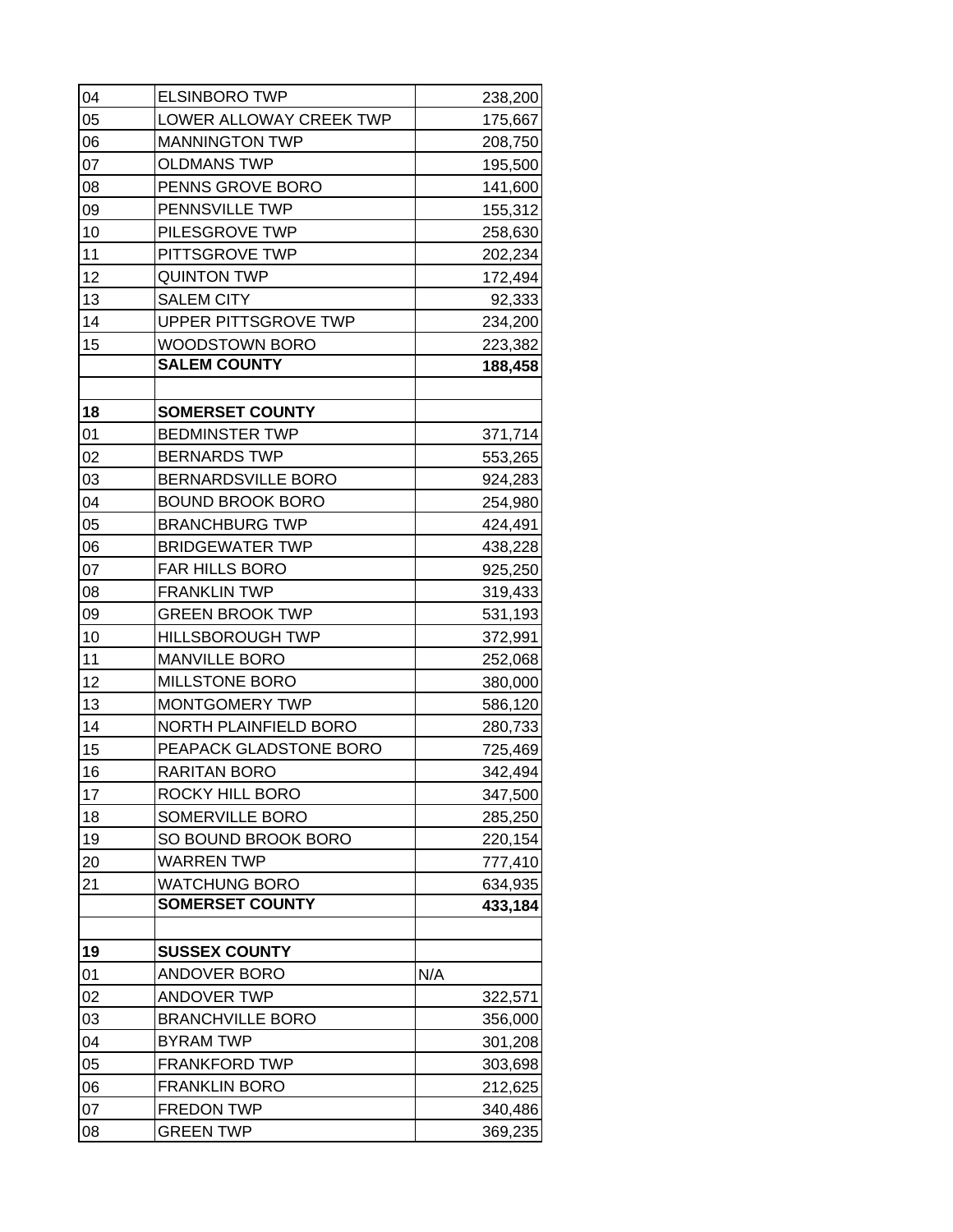| 09 | <b>HAMBURG BORO</b>         |     | 176,957 |
|----|-----------------------------|-----|---------|
| 10 | <b>HAMPTON TWP</b>          |     | 235,832 |
| 11 | <b>HARDYSTON TWP</b>        |     | 243,103 |
| 12 | <b>HOPATCONG BORO</b>       |     | 286,179 |
| 13 | <b>LAFAYETTE TWP</b>        |     | 351,143 |
| 14 | MONTAGUE TWP                |     | 131,006 |
| 15 | <b>NEWTON TOWN</b>          |     | 201,846 |
| 16 | OGDENSBURG BORO             |     | 264,643 |
| 17 | <b>SANDYSTON TWP</b>        |     | 200,500 |
| 18 | <b>SPARTA TWP</b>           |     | 468,666 |
| 19 | <b>STANHOPE BORO</b>        |     | 257,560 |
| 20 | STILLWATER TWP              |     | 268,281 |
| 21 | <b>SUSSEX BORO</b>          |     | 145,000 |
| 22 | <b>VERNON TWP</b>           |     | 245,910 |
| 23 | <b>WALPACK TWP</b>          | N/A |         |
| 24 | <b>WANTAGE TWP</b>          |     | 286,260 |
|    | <b>SUSSEX COUNTY</b>        |     | 296,231 |
|    |                             |     |         |
| 20 | <b>UNION COUNTY</b>         |     |         |
| 01 | <b>BERKELEY HEIGHTS TWP</b> |     | 601,578 |
| 02 | <b>CLARK TWP</b>            |     | 391,055 |
| 03 | <b>CRANFORD TWP</b>         |     | 430,276 |
| 04 | <b>ELIZABETH CITY</b>       |     | 228,117 |
| 05 | FANWOOD BORO                |     | 410,875 |
| 06 | <b>GARWOOD BORO</b>         |     | 331,610 |
| 07 | <b>HILLSIDE TWP</b>         |     | 231,858 |
| 08 | <b>KENILWORTH BORO</b>      |     | 329,575 |
| 09 | <b>LINDEN CITY</b>          |     | 260,960 |
| 10 | <b>MOUNTAINSIDE BORO</b>    |     | 583,814 |
| 11 | NEW PROVIDENCE BORO         |     | 545,046 |
| 12 | PLAINFIELD CITY             |     | 244,022 |
| 13 | <b>RAHWAY CITY</b>          |     | 261,376 |
| 14 | ROSELLE BORO                |     | 182,696 |
| 15 | ROSELLE PARK BORO           |     | 253,930 |
| 16 | <b>SCOTCH PLAINS TWP</b>    |     | 477,536 |
| 17 | <b>SPRINGFIELD TWP</b>      |     | 397,642 |
| 18 | <b>SUMMIT CITY</b>          |     | 985,865 |
| 19 | <b>UNION TWP</b>            |     | 277,133 |
| 20 | <b>WESTFIELD TOWN</b>       |     | 750,749 |
| 21 | <b>WINFIELD TWP</b>         | N/A |         |
|    | <b>UNION COUNTY</b>         |     | 468,127 |
|    |                             |     |         |
| 21 | <b>WARREN COUNTY</b>        |     |         |
| 01 | <b>ALLAMUCHY TWP</b>        |     | 264,026 |
| 02 | <b>ALPHA BORO</b>           |     | 163,375 |
| 03 | <b>BELVIDERE TOWN</b>       |     | 180,625 |
| 04 | <b>BLAIRSTOWN TWP</b>       |     | 356,000 |